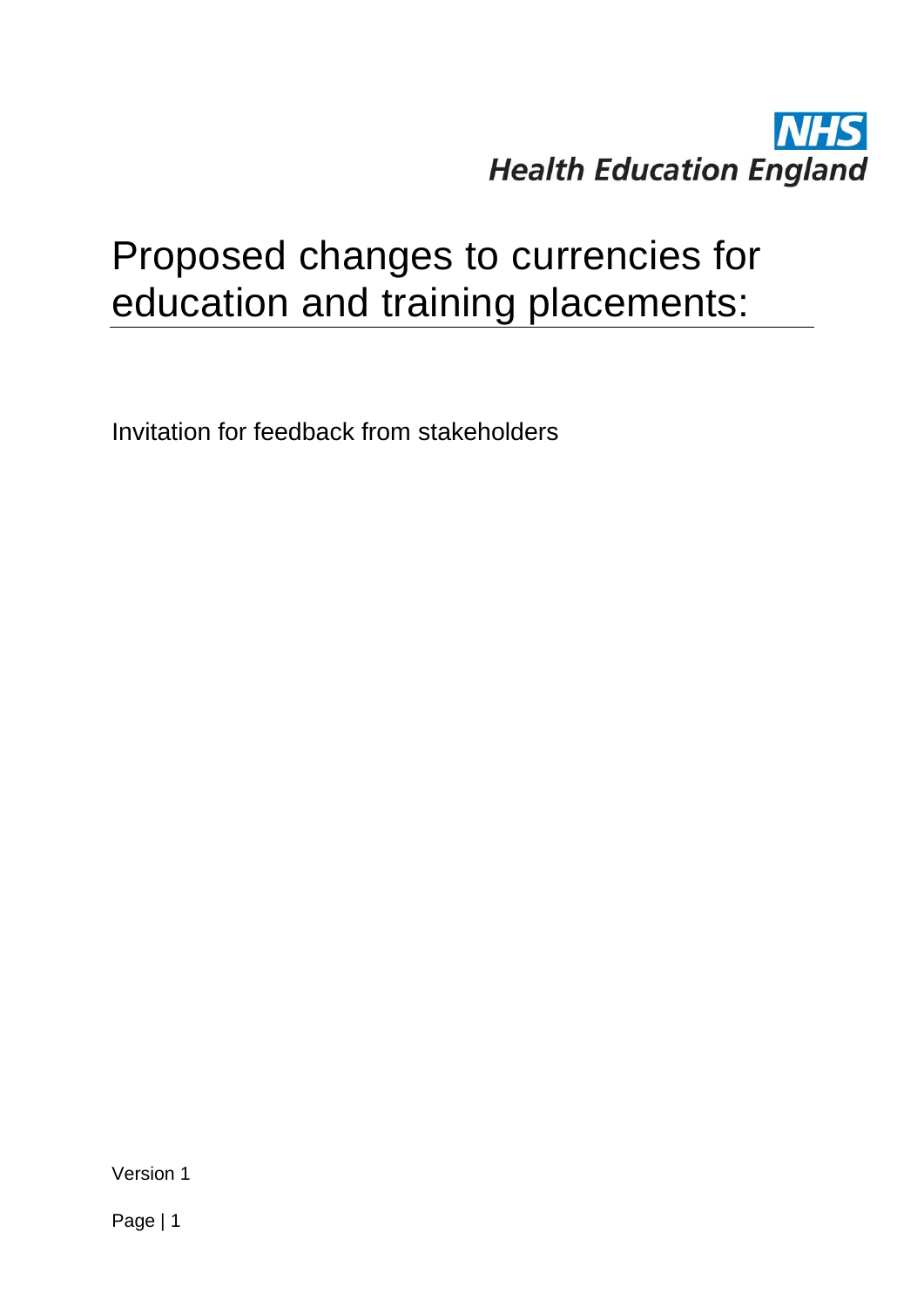### **Contents**

| 1 <sub>1</sub> |                                                                |  |
|----------------|----------------------------------------------------------------|--|
| 1.1.           |                                                                |  |
| 1.2.           |                                                                |  |
| 1.3.           |                                                                |  |
| 1.4.           |                                                                |  |
| 1.5.           |                                                                |  |
| 1.6.           |                                                                |  |
|                |                                                                |  |
| 2.1.           |                                                                |  |
| 2.2.           |                                                                |  |
|                |                                                                |  |
| 3.1.           |                                                                |  |
| 3.2.           |                                                                |  |
| 3.3.           |                                                                |  |
|                |                                                                |  |
| 4.1.           |                                                                |  |
| 4.2.           |                                                                |  |
| 4.3.           |                                                                |  |
| 4.4.           |                                                                |  |
|                |                                                                |  |
| 5.1.           | Quantum of costs reported compared to HEE expenditure 21       |  |
| 5.2.           | Primary Care placements for Undergraduate Medical Students  21 |  |
| 5.3.           |                                                                |  |
| 5.4.           |                                                                |  |
|                |                                                                |  |

[Table 1: Proportion of total cost for different groups of non salaried students..........](#page-9-2) 10 [Table 2: Principles matrix for non-salaried options...................................................](#page-11-0) 12 [Table 3: Proposed groupings for Medical and Dental Trainees................................](#page-16-0) 17 [Table 4: Proportion of total cost for different professions in other professions](#page-18-1) ......... 19 [Table 5: Individual professions within categories –](#page-19-0) total cost and cost per FTE....... 20

[Figure 1: Hourly cost of all non-salaried placements................................................](#page-10-1) 11 [Figure 2: FTE cost of all postgraduate medical and dental specialties.....................](#page-15-0) 16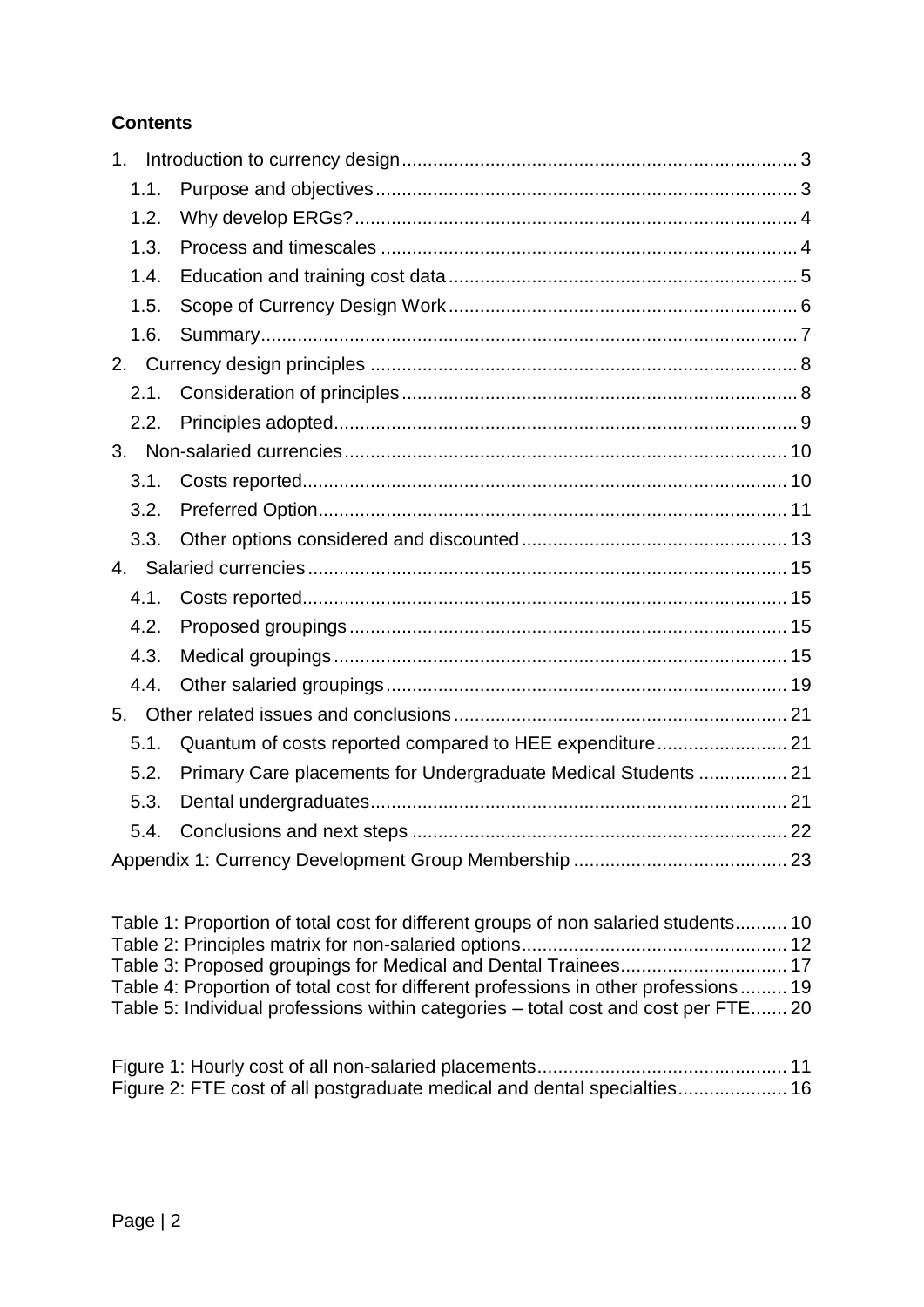# <span id="page-2-0"></span>**1. Introduction to currency design**

### <span id="page-2-1"></span>**1.1. Purpose and objectives**

Health Education England (HEE) exists for one reason only: to support the delivery of excellent healthcare and health improvement to the patients and public of England by ensuring that the workforce of today and tomorrow has the right numbers, skills, values and behaviours, at the right time and in the right place.

One of the key levers to achieve this is via funding training placements with healthcare providers. This document informs stakeholders of the proposals HEE has developed for new funding currencies for education and training placement activities to better meet our objective.

HEE commissions and pays for education and training placements based on a mix of an interim transitional tariff that was introduced by the Department for Health and Social Care (DHSC) in April 2013 and local arrangements for areas that are outside the scope of the transitional tariff for that period.

The tariff-based approach was set out in Liberating the NHS:Developing the Healthcare Workforce  $-$  From Design to Delivery<sup>1</sup>. The latest tariffs can be found on the internet<sup>2</sup>.

Two key terms are used throughout this document and these are defined below to ensure clarity when reading this document.

**Currency** – the unit of activity for which a payment is made. For NHS acute services the unit of currency is the Healthcare Resource Group or HRG. It is proposed that each students or trainees placement is an activity and these activities are allocated to an '*education resource group*' (ERG). Each grouping of educationally similar training or education activity which consumes a similar level of resource will be known as an ERG.

**Tariff** – the set price paid for each currency. This may be a price that is amended by a '*market forces factor*' to reflect local differences in the cost of delivering activity.

Currently, transitional tariffs cover a subset of placements, but the intention is to create currencies that apply to all placements irrespective of whether they are in or out of the scope of transitional tariff.

Alongside the roll-out of new currencies the DHSC are working to determine a more permanent set of tariffs which will replace current transitional arrangements. The intention is for these tariffs to better reflect the cost of education and training, and to cover more types of practice placements. More currencies also provides the opportunity to incentivise activity if required.

The mandate from the DHSC to  $HEE<sup>3</sup>$  requires HEE to develop proposals for ERGs to form the basis of future tariffs. HEE are required to analyse the costing data, and

1

<sup>1</sup> [https://www.gov.uk/government/publications/developing-the-healthcare-](https://www.gov.uk/government/publications/developing-the-healthcare-%20workforce-from-design-to-delivery) workforce-from-design-to**[delivery](https://www.gov.uk/government/publications/developing-the-healthcare-%20workforce-from-design-to-delivery)** 

<sup>2</sup> [https://www.gov.uk/government/uploads/system/uploads/attachment\\_data/file/629492/2017-](https://www.gov.uk/government/uploads/system/uploads/attachment_data/file/629492/2017-18_ET_tariff_guidance_FINAL_July_v2.pdf)

[<sup>18</sup>\\_ET\\_tariff\\_guidance\\_FINAL\\_July\\_v2.pdf](https://www.gov.uk/government/uploads/system/uploads/attachment_data/file/629492/2017-18_ET_tariff_guidance_FINAL_July_v2.pdf) is the latest published tariff. The 2018-19 tariff is imminent.

<sup>3</sup> [-https://www.gov.uk/government/publications/health-education-england-mandate-2017-to-2018](https://www.gov.uk/government/publications/health-education-england-mandate-2017-to-2018)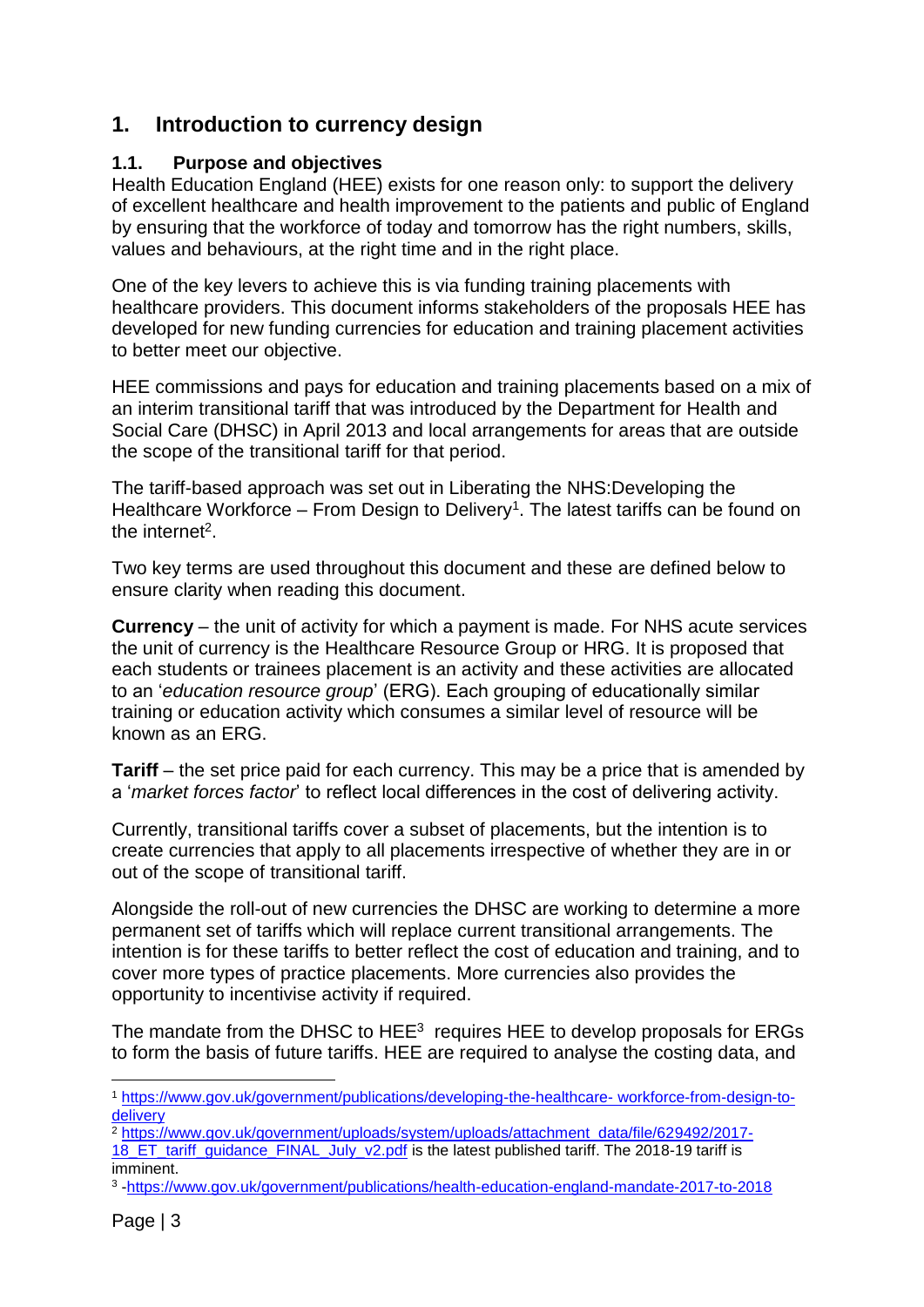to create and refine the Education Resource Groups in light of the findings. The DHSC will then set the tariff price. The analysis for currency design started with earlier cost data and has been updated to reflect the 2016-17 cost data, which is the latest data available.

### <span id="page-3-0"></span>**1.2. Why develop ERGs?**

The objective of refining tariffs through development of appropriate ERGs on which future tariffs will be based is to ensure that funding is distributed fairly across the placement providers, and to better explore the relationship between service and training spend and the overall quantum of costs. Having a national tariff will allow commissioners and providers of placements to focus on the quality of training and the student experience rather than price.

The current transitional tariff has only three groups covering most, but not all of placement activity. Training outside of professions eligible for tariff is subject to historic local prices. The cost collection collects data for each profession and year of training which results in over 600 combinations of course and year. Three tariffs are considered to be too blunt, whereas over 600 would be an administrative burden disproportionate to the increased transparency. ERGs provides an intermediate option to refine tariffs and keep the admin burden proportionate.



### <span id="page-3-1"></span>**1.3. Process and timescales**

HEE convened a Currency Development Group (CDG) that comprised representatives from HEE – including representatives nominated by HEEs Advisory Groups<sup>4</sup> , the DHSC, NHS Improvement and NHS placement providers to consider analysis of the cost collection data, provide educational context to the creation of ERGs and to develop proposals for further consideration. Details of membership can be found at Appendix 1.

The group has met regularly since November 2014 and provided input and discussion on draft proposals, this was considered further by HEE's Executive Team and resulted in this document.

<sup>1</sup> <sup>4</sup> HEE Advisory Groups existed at the start of the currency development work covering distinct clinical areas. They have subsequently been reformed, but the representatives were asked to continue to participate.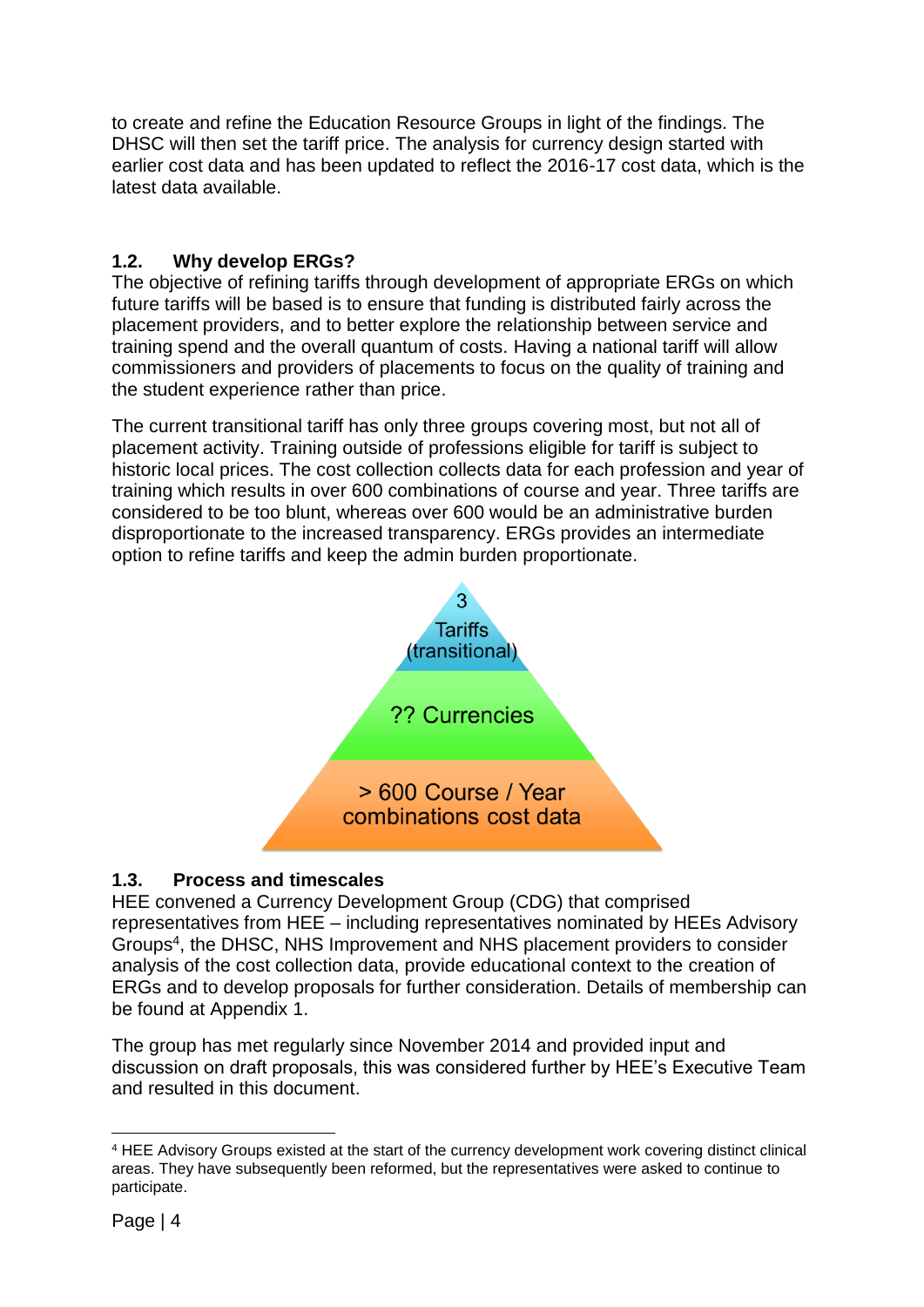Stakeholder engagement will take place during September, following which the proposals will be reviewed in light of comments received and final proposals for currencies determined.

Once currencies have been developed it is for the DHSC to use these to set tariffs based on the new currencies and latest cost data. It is anticipated that the earliest that revised currencies will be introduced is 2019-20, although they could be used in shadow form within 2018-19 to ensure that administrative processes are in place in the provider sector in order to allow them to collect and record data at this level, even if the new currencies map to the existing transitional tariffs.

The CDG were mindful of developments in the education and training of healthcare professionals including the 'Shape of Training' and 'Shape of Caring' reviews. The potential for changes arising from the 'Five Year Forward View' and early work from the Sustainability and Transformation Partnerships could impact on the skillmix required and sectors providing placements was also noted. In the development of ERGs the CDG has sought to support current and future workforce needs. Once currencies have been developed it is the intention that there is an annual review process to ensure that they are still fit for purpose in light of the annual cost collections.

HEE is currently piloting 'Place Based Placement Funding' which will pool all placement funding for nursing, midwifery and AHP placements within a geographical area (i.e.'place') together. The rational is to improve alignment between local health priorities and the delivery of education and training. It is considered that refinements to currencies and tariffs will complement this as whether funding is allocated directly to a placement provider or to a place there will need to be a mechanism for distribution equity. Another benefit of more refined tariffs is the ability to target and incentivise support for shortage specialties.

### <span id="page-4-0"></span>**1.4. Education and training cost data**

To underpin the work on developing currencies and tariffs, placement providers in secondary care have been required to submit cost data on how much it costs them to provide placements for students and to host trainees within their organisations. There have been two annual collections of education and training cost data so far.

Prior to this collection DHSC and HEE worked with a pilot group of trusts in order to develop the methodology, provide guidance and put on events for providers to help them understand the methodology. There was also an initial six-month collection to enable Trusts to test their internal processes and provide benchmarking data so they could refine their own costing processes prior to the first annual collection.

It is recognised that the quality of the data arising from the first 2013-14 Education and Training Cost Collection was highly variable. This was due to it being the first annual collection of education and training costs. Since the beginning of the cost collection the data quality has improved due to revisions to the guidance, collection template and the validations carried out.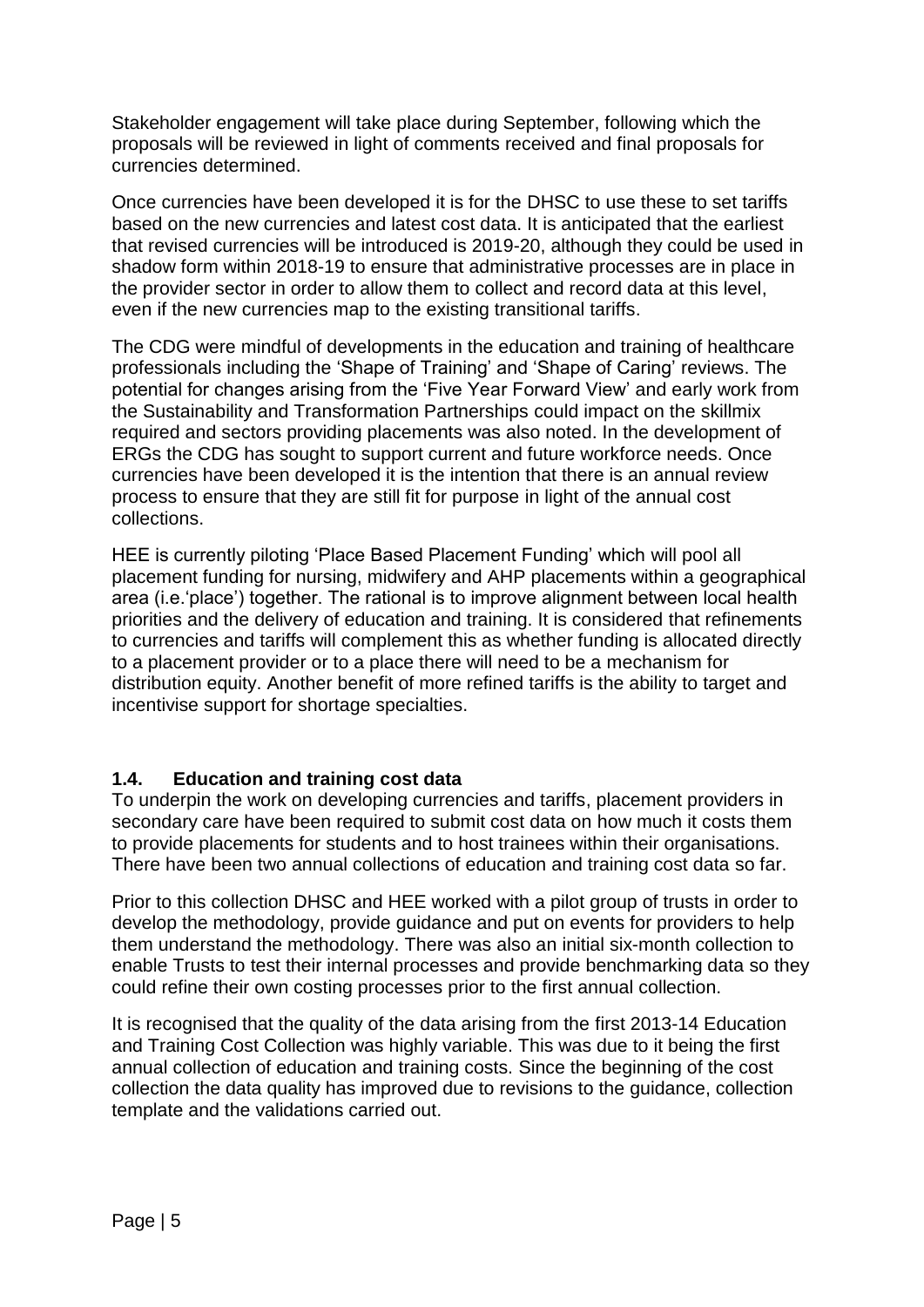Known data quality issues have been discussed with the CDG who accept that the data are imperfect and that there are some extreme outliers that have been removed from analysis in order to avoid distortion.

Whilst concern about variable quality of the 2013-14 data meant that it was not of sufficient quality on which to base a tariff the CDG considered it acceptable to inform discussions regarding groupings. Subsequent data collection have been used to rerun the analysis and refine initial ERG proposals. This resulted in either confirming the proposal or prompting a revision.

Some of the analysis considered by the CDG included an impact assessment of the potential for tariffs based on different groupings to advantage or disadvantage certain types of placement provider. This analysis uses estimated cost per hour for non-salaried and cost per trainee for salaried, it also uses activity based on information collected from placement providers. It is used only to inform impact assessment, it did not represent what the final tariff may be as this is for the DHSC to determine. It was also surprising that different groupings led to similar range of impacts for potential gainers and losers of new currencies.

The data analysis was only one consideration when developing ERGs and other factors were also considered. The multi-disciplinary nature of the CDG proved invaluable for providing insight into non-quantifiable considerations about what was educationally meaningful, and for providing potential reasons for variation in cost.

The scope of the Education and Training cost collection was secondary care placement providers, this includes community trusts. There is a separate project that is considering placement activity within General Practice. Ambulance Trusts are not within the scope of the cost collection and where data is available for paramedics this relates to paramedic placements within secondary care.

### <span id="page-5-0"></span>**1.5. Scope of Currency Design Work**

Whilst the scope of the data analysis to support currency design is those professions within the current scope of the secondary care education and training cost collection the CDG have been mindful of the other sectors of the NHS and sought to 'future proof' its work through developing principles that can be applied to other settings when appropriate data becomes available.

There was concern that this is limited to NHS secondary care placement providers and excludes placements that are provided by private and third sector healthcare providers. However, as they are outside the scope of the cost collection there was no data on their costs to include in the analysis. Any comments on the proposed ERGs would still be welcome from these sectors, recognising that they are becoming increasingly important in the provision of placements.

At present, the transitional tariff excludes some categories of trainee; for these trainees local arrangements remain in place. However, just as the costing exercise has tried to be all inclusive of all placement activity it is suggested that ERGs will be developed for all placement activity. This will enable trainees to be brought into the scope of tariff at a future date if the DHSC who are responsible for setting the tariff consider this to be relevant.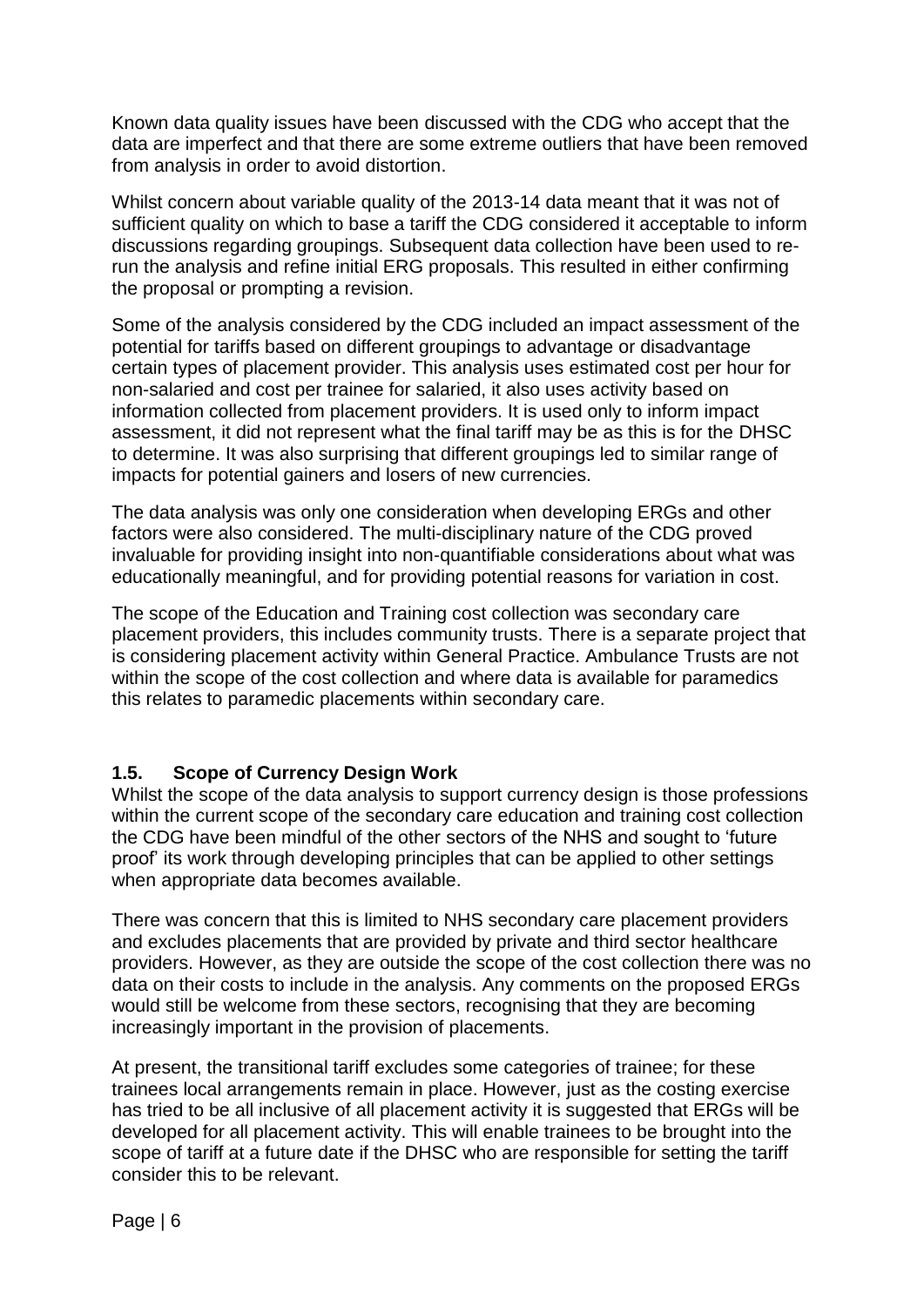### <span id="page-6-0"></span>**1.6. Summary**

This section has covered the purpose, rationale and process for currency design. The data upon which some of the deliberations are based has also been explained and whilst it is recognised that there are weaknesses in the data the quality has improved over the four collections.

Following this section the principles whichunderpin currency development are discussed, and then the proposals are presented.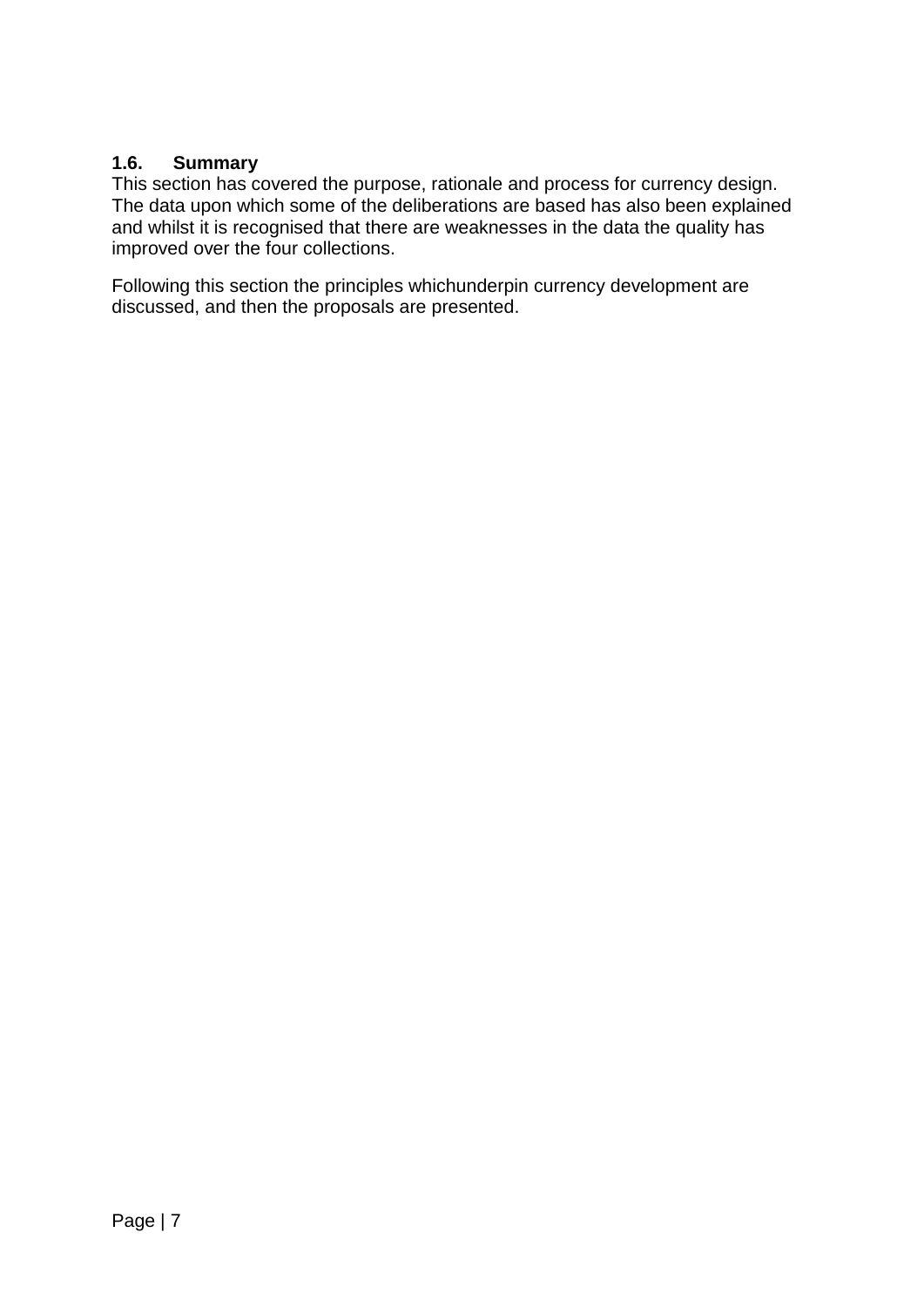# <span id="page-7-0"></span>**2. Currency design principles**

### <span id="page-7-1"></span>**2.1. Consideration of principles**

One of the first tasks of the CDG was to consider principles by which to test the proposals for ERGs. As noted above the need for the principles to apply both to the secondary care NHS placements for which data was available, but to also be suitable for applying to other sectors such as the private and voluntary sector and for the development of primary care currencies and tariffs.

The DHSC have already asked HEE to consider four principles when distributing budgets to their local offices and it seems sensible to replicate these when designing ERGs. In addition to the four principles that the DHSC required HEE considers quality to be an over-arching principle. The four principles are:

- **Transparency.** There should be a clear line of sight as to how the distribution is calculated.
- **Equity.** Funding should be distributed to local areas based on the healthcare workforce to support the need of their population.<sup>5</sup>
- **Stability.** The methodology should ensure that there are not significant fluctuations between years that might destabilise planning or the provider sector.
- **Flexibility**. The methodology should be able to react to changes in training activity or practices.

However, experience has shown that these principles include some tensions. As we move to a more **flexible** system then the **stability** of the existing system is likely to be challenged as funds follow activity. Similarly, the most **transparent** system could be considered to be based on simple calculations, whereas to achieve **equity** and allow for different variables complexity will be increased, which could compromise transparency.

Another source of learning to guide development of currencies is the work undertaken by NHS Digital to initially develop HRGs (healthcare resource groups) for services. The principles that underpinned the initial development of HRGs (and suggested read across to ERGs) are:

- Iso-resource activities within a group should consume a similar amount of resource
- Clinically meaningful similar activities should be grouped together, not disparate activities. *This has been interpreted as educationally meaningful with respect to ERGs*.
- Minimum coverage there are minimum thresholds for the amount of activity within a HRG. *This has been interpreted as minimum thresholds for the amount of activity with an ERG.*

<sup>1</sup> <sup>5</sup> There may be occasions where placement capacity to train the healthcare needed does not exist in the local area, or there are quality issues that might necessitate training being commissioned from a different area.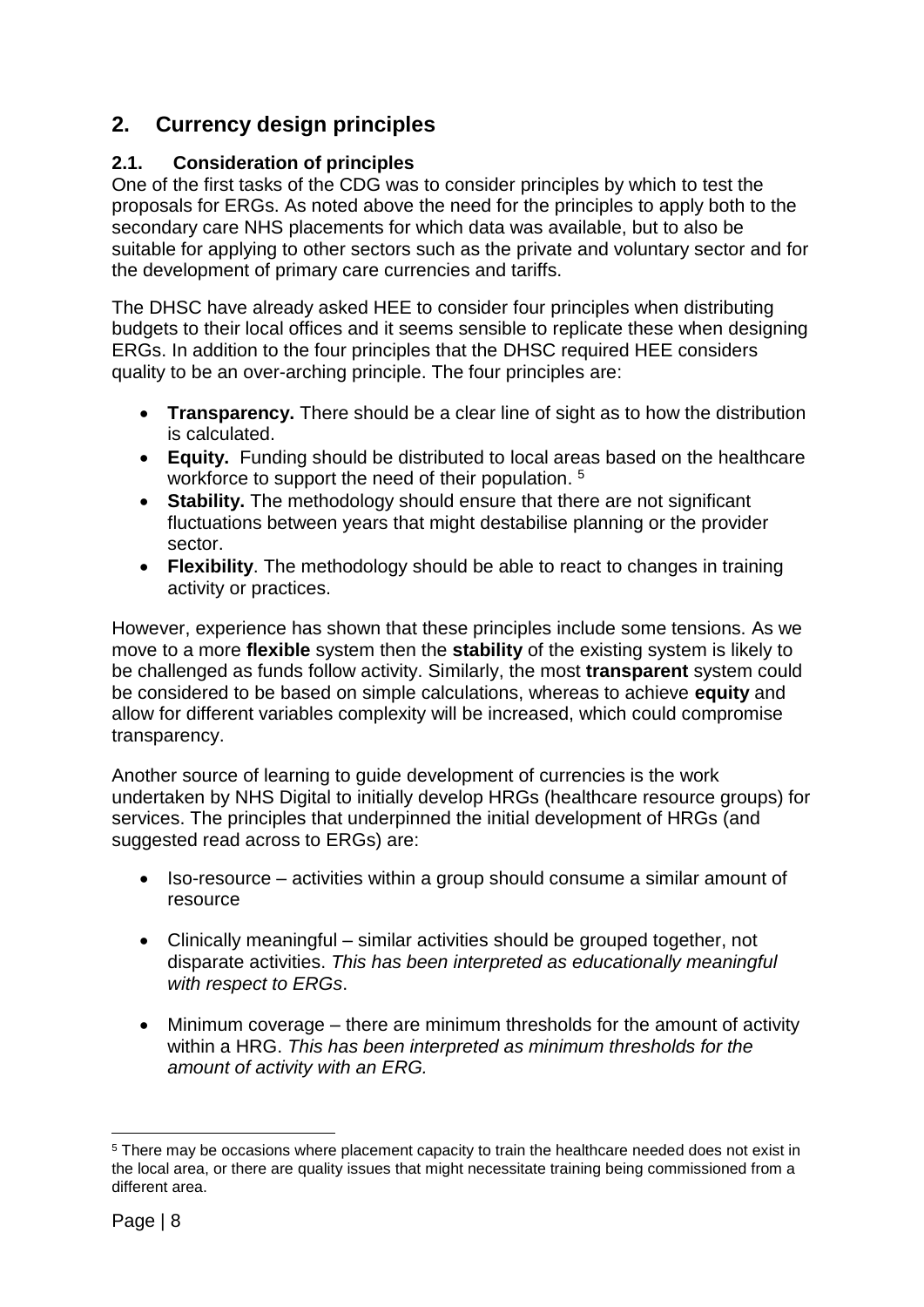During discussion of the principles the CDG identified the following practical considerations:

- a. That potential for perverse financial incentives should be avoided or reduced
- b. The need for the currencies to support and not obstruct the objectives of HEE, DHSC or placement providers
- c. The need for commissioners and providers to believe in the currencies, and subsequent tariffs, trusting that they broadly reflect costs (or in a cost constrained scenario they reflect the relative cost of delivering activity)
- d. The principles should be met with the fewest number of currencies possible, in order to make the system workable in practice for commissioners and providers
- e. That where tensions between principles occurs, then this should be identified and conclusions justified.

### <span id="page-8-0"></span>**2.2. Principles adopted**

The principles to be taken forward are:

| Quality                         | Equity             |
|---------------------------------|--------------------|
| <b>Stability</b>                | <b>Flexibility</b> |
| Transparency                    | Iso-resource       |
| <b>Educationally meaningful</b> | Minimum coverage   |

**Engagement questions:** Do you broadly agree with the principles proposed?

Can you suggest anything that is not addressed through one of these principles?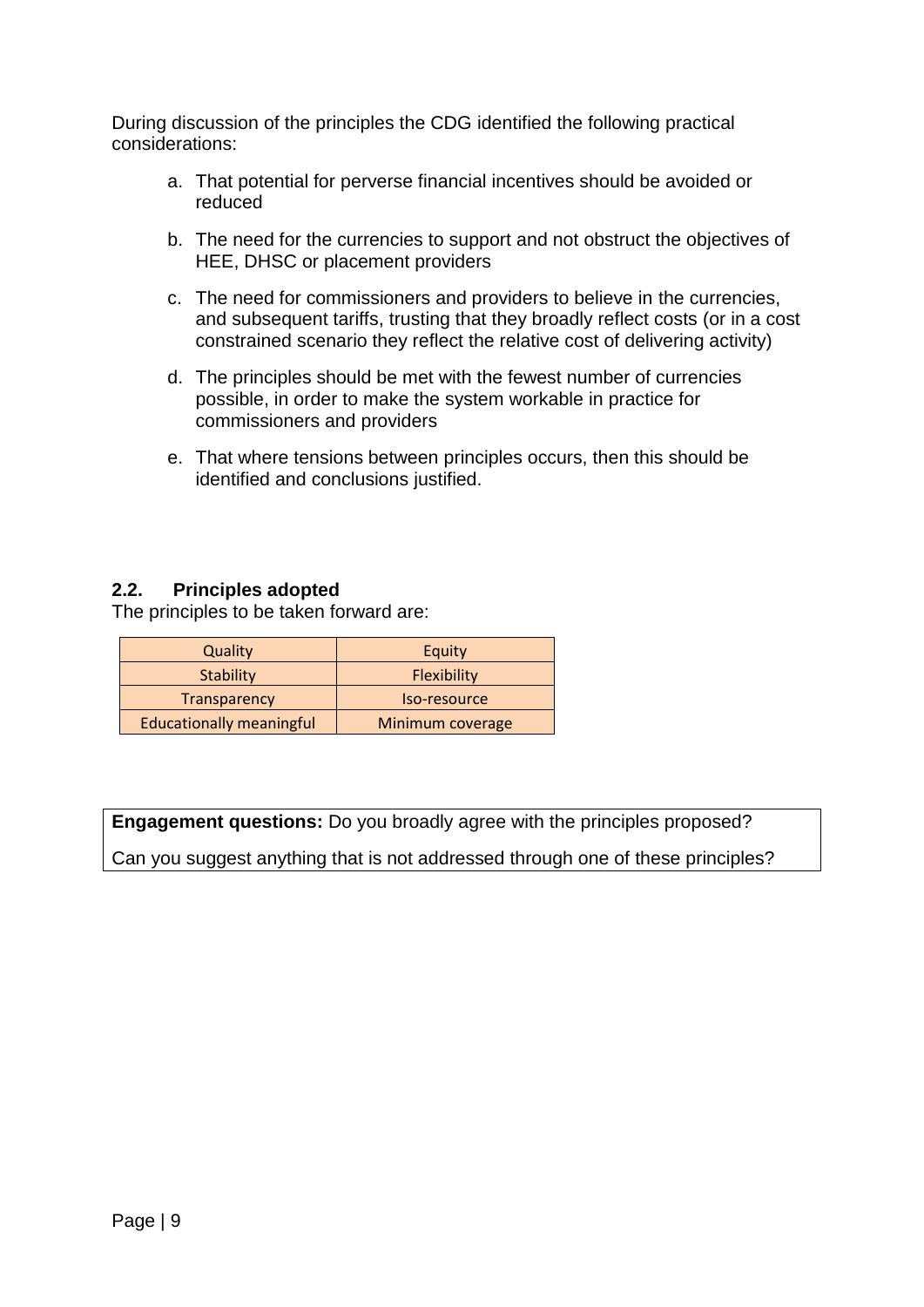# <span id="page-9-0"></span>**3. Non-salaried currencies**

Non-salaried education refers mostly to students undertaking a specific course to achieve a professional registration. This registration could be medical, dental, or other healthcare professions.

The non-salaried description refers to the majority of students, however, there are some exceptions where students that have previously worked in the NHS continue to receive discretionary salary support whilst studying rather than a student or maintenance loan (for example, a healthcare assistant who is supported to undertake nurse training). In these cases their placement is treated as non-salaried and it only applies to the placement element and not any salary support.

There have been many different options presented to the currency development group as to how the non-salaried currencies may look. These have included combining all of them in one group so that all are seen as being important as each other and supporting the provision of multi-professional education. This is a move away from the historic distinction between SIFT and NMET payments.

We have also looked at grouping them in their separate categories such as preregistration and post-registration nursing, having separate currencies for medical and dental undergraduate. We considered combining some of the non-medical professions together and splitting them up into groups where the group would be split at a certain cost breaks.

### <span id="page-9-1"></span>**3.1. Costs reported**

The total costs<sup>6</sup> reported for different professions can be seen in [Table 1.](#page-9-2) The table shows that the largest percentages of costs reported by trusts are for medical undergraduates and nursing and midwifery therefore these two professions have the potential to dominate the other professions when grouping more than one profession together.

|                                           |                               |               | % of Total |
|-------------------------------------------|-------------------------------|---------------|------------|
|                                           | <b>Total Hours Total Cost</b> |               | Cost       |
| Physician Associate                       | 107,909                       | 1,414,140     | 0.1%       |
| Pharmacy Undergraduates                   | 147,433                       | 1,556,101     | 0.2%       |
| Professional & Technical                  | 467,745                       | 6,610,949     | 0.6%       |
| Dental Care Professionals                 | 656,153                       | 9,362,085     | 0.9%       |
| <b>Operating Department Practitioners</b> | 1,487,861                     | 15,444,301    | 1.5%       |
| Allied Health Professionals               | 5,193,101                     | 62,593,797    | 6.0%       |
| Dental Undergraduates                     | 2,902,607                     | 72,251,894    | 7.0%       |
| Nursing & Midwifery                       | 40,777,067                    | 416,055,342   | 40.2%      |
| Medical Undergraduates                    | 23,657,004                    | 449,457,030   | 43.4%      |
| <b>Grand Total</b>                        | 75,396,880                    | 1,034,745,640 | 100%       |

<span id="page-9-2"></span>

|  | Table 1: Proportion of total cost for different groups of non salaried students |  |  |  |  |  |
|--|---------------------------------------------------------------------------------|--|--|--|--|--|
|  |                                                                                 |  |  |  |  |  |

<sup>1</sup> <sup>6</sup> The costs used for this consultation document are based on the 2016-17 cost collection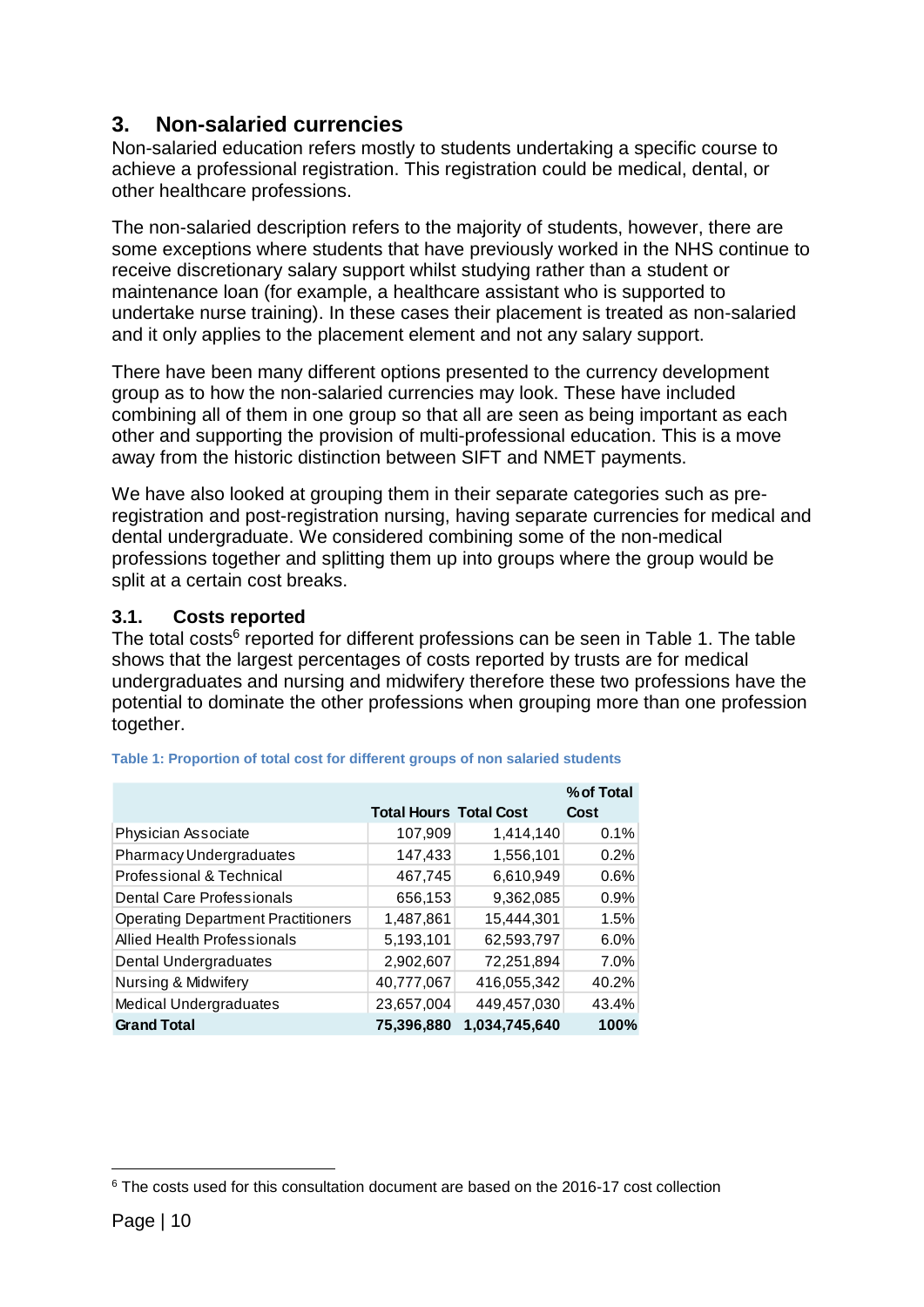### <span id="page-10-0"></span>**3.2. Preferred Option**

The CDG concluded that the best option for the non-salaried professions would be to create a single currency for each single profession, therefore there would be 48 ERG's for the non-salaried professions.

The benefits of this are that the resulting currency is fair, transparent and clearly defined for each profession, the biggest drawback of this method is that it has the potential to create instability within the provider sector in the short term and an increased administrative burden whilst processes are put in place. However, the CDG considered that because placements were already being arranged and managed on a profession by profession basis and cost collection is at a lower level combining profession and year of training the administration should be manageable for placement providers.

In order to decide upon the preferred option the CDG considered both quantitative and qualitative factors and used the principles that the group had set itself at the start of this work, these are discussed in section 2.2 above. Out of all the options which the CDG considered suitable for non-salaried, four of these options are compared against the principles in

[Table 2](#page-10-2) overleaf.

Details of the activity, total cost and average hourly rate is shown in [Figure 1,](#page-10-1) this shows that the lowest average cost reported is £4.36 for Rehabilitation Engineering and the highest cost reported is £44.43 for Clinical Photography. However, there is no discernible correlation between the type of profession and the average hourly cost that would suggest grouping together similar professions.



<span id="page-10-2"></span><span id="page-10-1"></span>**Figure 1: Hourly cost of all non-salaried placements**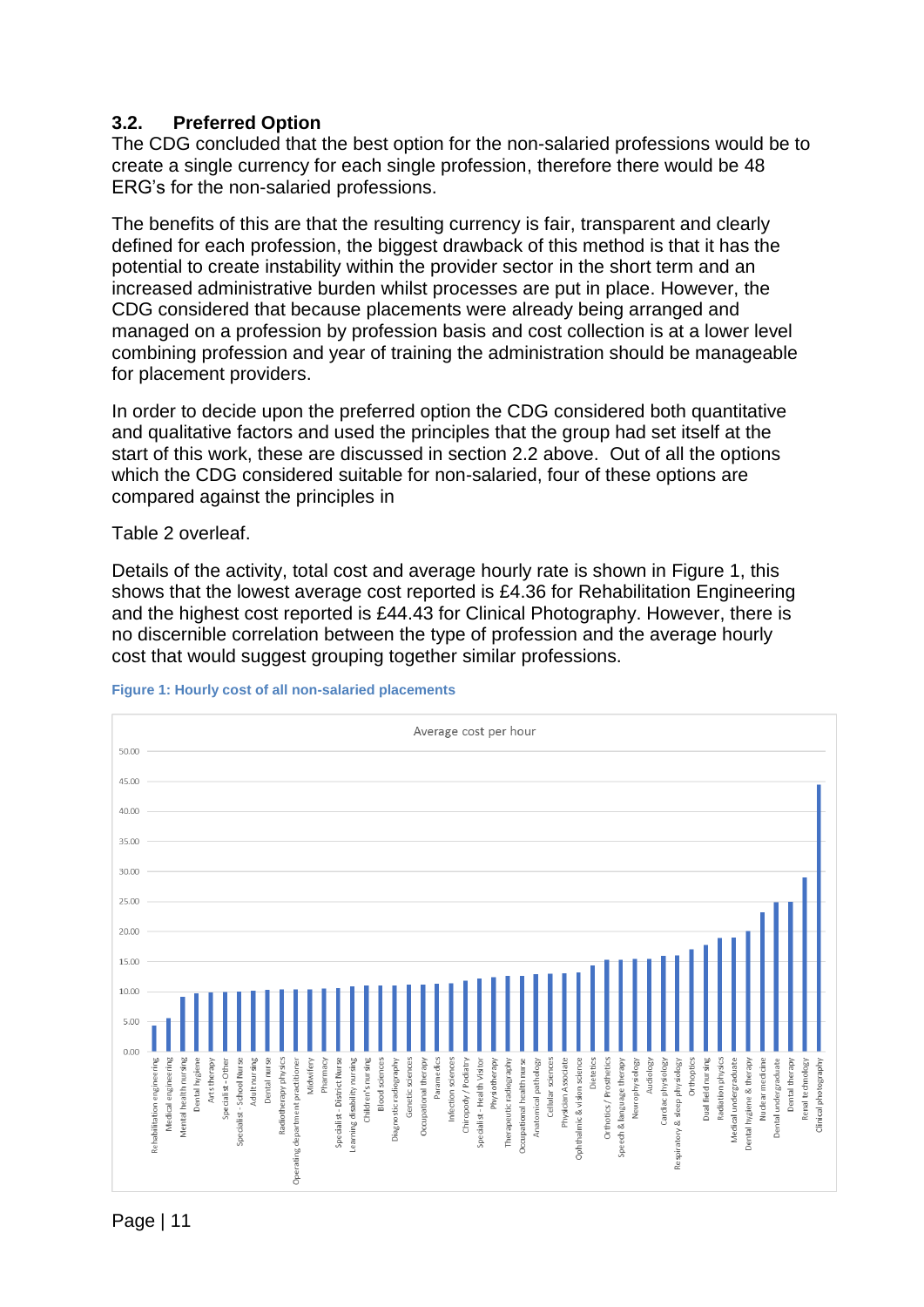#### <span id="page-11-0"></span>**Table 2: Principles matrix for non-salaried options**

|                                                                                                                  |                                                                                                                                                        | <b>Preferred Option</b>                                                                                                                                          |                                                                                                                                                      |                                                                                                                                            |                                                                                                                                                                  |
|------------------------------------------------------------------------------------------------------------------|--------------------------------------------------------------------------------------------------------------------------------------------------------|------------------------------------------------------------------------------------------------------------------------------------------------------------------|------------------------------------------------------------------------------------------------------------------------------------------------------|--------------------------------------------------------------------------------------------------------------------------------------------|------------------------------------------------------------------------------------------------------------------------------------------------------------------|
| Non - Salaried                                                                                                   | <b>Current Situation</b><br>3 tariffs                                                                                                                  | non-salaried<br>Single professional<br>groups                                                                                                                    | <b>Grouping by</b><br><b>Costing group</b>                                                                                                           | Grouping into 3-6<br>Iso-resource                                                                                                          | Single professional<br>except low number of<br>providers (<9)                                                                                                    |
| Quality:<br>Other levers to drive<br>quality, such as quality<br>framework                                       | Limited impact<br>currently                                                                                                                            | Better ownership at<br>local level<br>Cost matching<br>curriculum should<br>drive up quality<br>(affordability)                                                  | Worse - could<br>disincentivise<br>providers from<br>training for<br>professions that are<br>'high cost'                                             | Worse - could<br>disincentivise<br>providers from<br>training for<br>professions that are<br>'high cost'                                   | Better ownership,<br>except for the smaller<br>professions that are<br>grouped which could<br>have negative impact                                               |
| <b>Stability</b>                                                                                                 | Transition to current<br>tariff has destabilised<br>providers that were<br>historically above<br>tariff, may have<br>created perverse<br>disincentives | Initial instability, but<br>longer term greater<br>stability if providers<br>reimbursed for<br>actual activities and<br>mix of training,<br>rather than averages | Less instability, and<br>greater longer term<br>stability, but may<br>have some<br>disincentives for<br>higher cost<br>professions within a<br>group | Less instability, and<br>greater longer term<br>stability. Some<br>issues regarding<br>buy-in for diverse<br>professions within a<br>group | Initial instability, but<br>longer term greater<br>stability if providers<br>reimbursed for actual<br>activities and mix of<br>training, rather than<br>averages |
| Transparency                                                                                                     | Less transparent as<br>tariffs are blunt and a<br>one fits all solution                                                                                | Much more<br>transparent as<br>currencies set on<br>costs submitted by<br>trusts                                                                                 | Less transparent as<br>different costing<br>groups incur different<br>costs                                                                          | Less transparent as<br>different costing<br>groups incur<br>different costs                                                                | Much more transparent<br>as currencies set on<br>costs submitted by<br>trusts                                                                                    |
| Educationally<br>meaningful<br>Align placements to<br>curriculum                                                 | Not meaningful<br>except for Medical<br>and Dental                                                                                                     | Much more<br>meaningful if costs<br>are attributed to<br>each training<br>programme.                                                                             | More meaningful, but<br>not as meaningful as<br>preferred option                                                                                     | Not meaningful and<br>would not have<br>professional buy-in                                                                                | Much more meaningful<br>if costs are attributed to<br>each training<br>programme.                                                                                |
| Equity                                                                                                           | Very inequitable,<br>relative tariff<br>between medical and<br>non-medical not<br>reflected of<br>differences in costs                                 | Much more<br>equitable                                                                                                                                           | Slightly more<br>equitable, provide an<br>illusion of<br>improvement.<br>Less robust than<br>preferred option                                        | More robust than<br>current situation or<br>group by costing<br>group, but not as<br>good as preferred<br>option.                          | Much more equitable                                                                                                                                              |
| Flexibility<br>Funding following the<br>placements, enabling<br>shifts of activity                               | Lack of granularity<br>disincentivising<br>movement where<br>cost is perceived to<br>be in excess of tariff                                            | Most flexible and<br>responsive to<br>changes, but more<br>tariffs may require<br>longer conversations                                                           | Better flexibility, but<br>not as flexible as<br>preferred option                                                                                    | Better flexibility, but<br>not as flexible as<br>preferred option                                                                          | Most flexible and<br>responsive to changes                                                                                                                       |
| Iso-resource<br>Similar cost of activity<br>within groups                                                        | Doesn't really exist<br>as tariffs too blunt so<br>no consideration for<br>activity differences                                                        | Some of the<br>professions only<br>have small cost as<br>large numbers are<br>not being trained                                                                  | Better than single<br>profession as<br>categories are<br>grouped together                                                                            | Better consideration<br>of similar costs in<br>these groups<br>however arbitrary<br>splits                                                 | Some of the<br>professions only have<br>small cost as large<br>numbers are not being<br>trained                                                                  |
| Minimum coverage<br>Having sufficient<br>providers or total<br>activity so as cost data<br>does not skew tariffs | No concerns around<br>minimum coverage<br>as one size fits all<br>approach                                                                             | Worst option as it<br>exposes small<br>groups with limited<br>providers for a small<br>number of<br>professions, Could<br>need some<br>mitigating actions        | No concerns around<br>minimum coverage                                                                                                               | No concerns around<br>minimum coverage                                                                                                     | Worst option as it<br>exposes small groups<br>with limited providers<br>for a small number of<br>professions                                                     |

The creation of 48 ERG's places an administrative burden on trusts however it has been suggested by the CDG that this will influence positive behaviour through rewarding actual activity provided and also encourage trusts to collect data at profession level which would allow them to have a better understanding of their costs.

HEE is also undertaking a separate project to review and make consistent the information it requires to support commissioning of clinical placements. It is hoped having a standardised activity collection will ensure administration is not overly onerous.

Stakeholder question: Do you agree with the preferred option of one ERG for each profession?

If you do not agree, what are your concerns?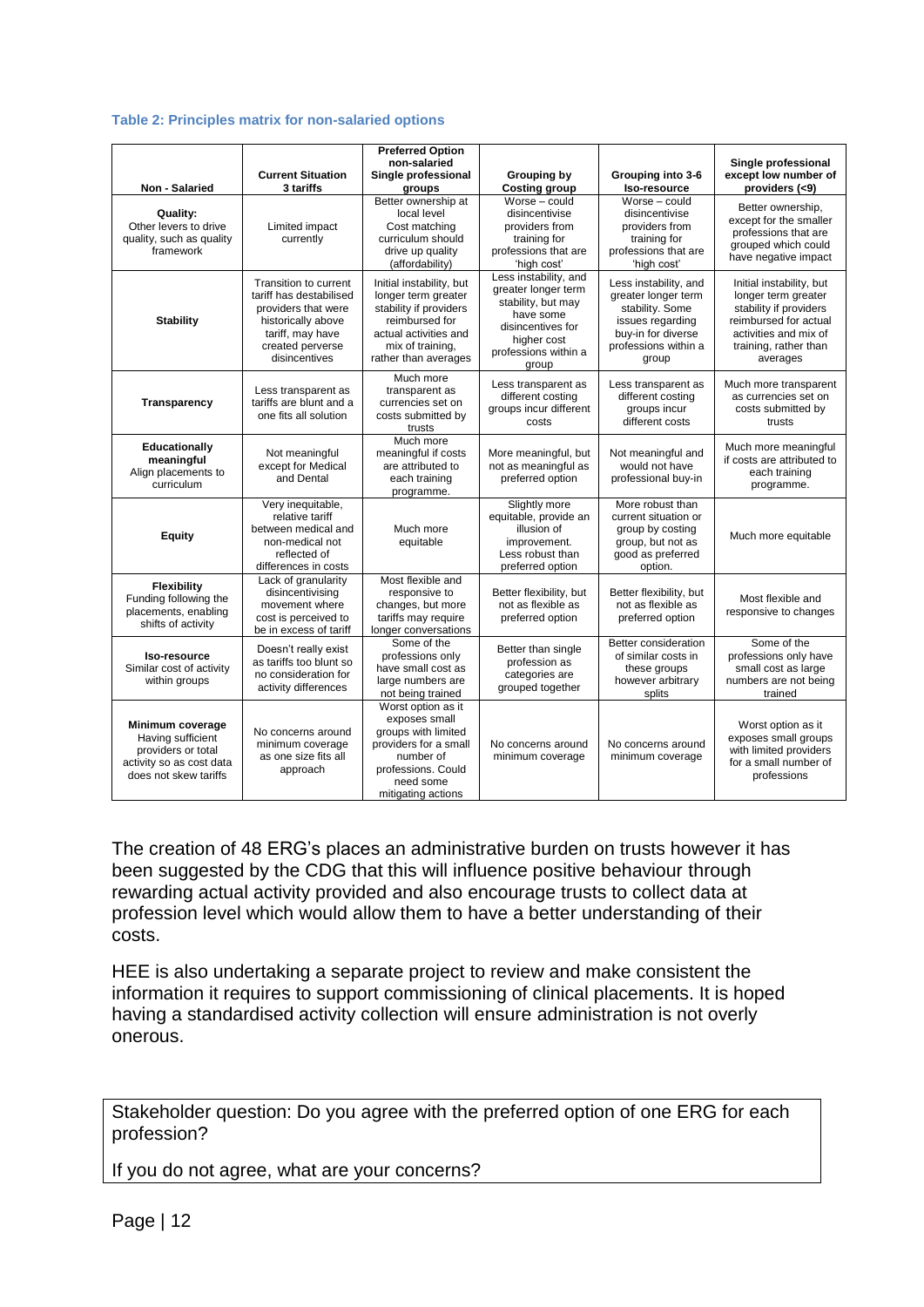### <span id="page-12-0"></span>**3.3. Other options considered and discounted**

Some of the options considered and discounted by the CDG are noted below.

### **o Separate groups for different years of training**

The CDG considered splitting the professions into separate years but ultimately concluded that this could create perverse incentives as some placement providers may want to only take students in certain years depending on whether this was perceived to be advantageous for them or not, this could create problems with obtaining an appropriate mix of placements for the students. Assessment of data by year of training also indicated that very few placement providers only provided training for certain years and not across all years.

The tariff includes flexibilities where some services are provided by one organisation on behalf of other placement providers and these could be used if there is inequitable distribution of placement activities. If the 'Place based funding pilot' is successful and rolled out, this would also provide a good platform on which to discuss and agree how the placement funding might be distributed across all placement providers within a 'place'.

### **o One group for all non-salaried**

This was suggested by one of the CDG members as a way of encouraging more multi-disciplinary training. On further consideration it was considered inequitable to put all the professions into one ERG whose average cost would be £13.72 as different providers undertake a different mix of training for professions that are below or above this average.

Following this further methods of grouping the 48 professions into currency groups was explored but most were considered arbitrary at best and that it would not improve the paying for education and training placements. It would also place an additional administrative layer when placements would have to be grouped for commissioning and billing purposes.

### **o Separate currency groups for medical and dental undergraduates**

As it can be seen in [Table 1](#page-9-2) both these groups combined comprises 50.4% of the total costs reported in the non-salaried section of the cost collection. The CDG concluded that there is a clear distinction between medical and dental undergraduates therefore the group considered having separate currencies for both medical and dental undergraduates. This was due to a number of reasons, such as different curriculums, facilities requirements, placement settings, number of placement providers, etc.

The analysis undertaken showed that it was more educationally meaningful if medical and dental undergraduates had separate currencies as there was a different cost base for both courses. The average cost per hour overall was also significantly different for medical undergraduates this is £19.00 and for dental undergraduates this is £24.89.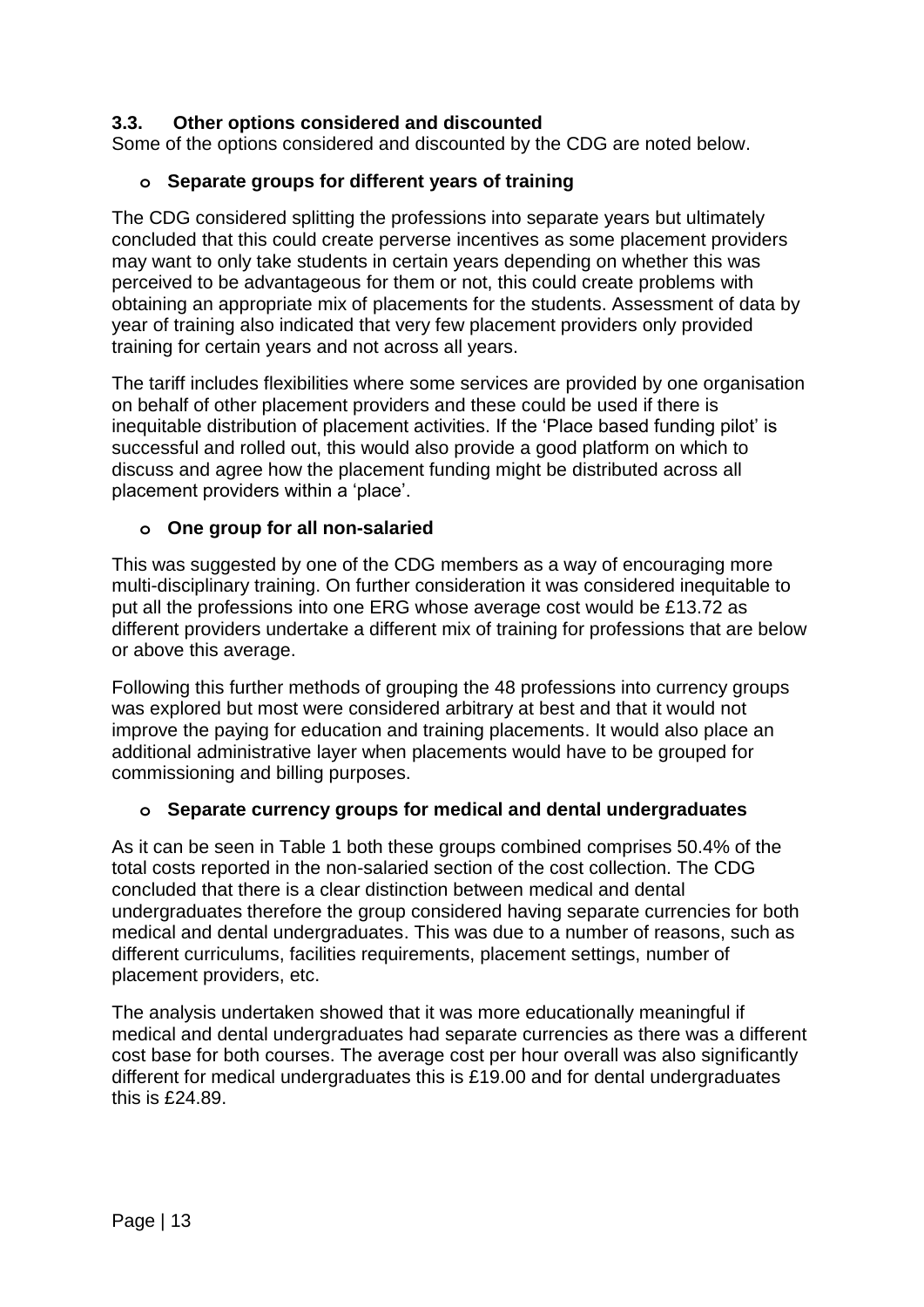### **o Separate currency groups for pre-registration and post-registration nursing and midwifery**

The CDG originally considered having separate groups for pre-registration and postregistration nursing and midwifery. This would be achieved by grouping all preregistration courses together to achieve an average cost per hour of £10.18 and by grouping all post-registration courses together to achieve an average cost per hour of £11.34. It was also found that there is a different cost composition for the different courses under the nursing and midwifery category with varying levels of staff input.

This option was discounted by the CDG after much thought and consideration because having the same price for children's nursing and adult nursing for example would not recognise the difference in curriculum's or the size of the cohorts. It was therefore concluded by the group that by creating separate ERG's for each nursing course there could be more stability introduced and the distinction between them would remain clear cut.

### **o Two or Three currency groups for the remaining healthcare professions in non-salaried**

The CDG then discussed how the remaining 35 professions which fall under the nonsalaried category should be grouped, the average cost per hour for this would be £12.03. The group agreed that it would be inequitable for all 35 professions to have the same cost per hour, therefore several options were presented to the group which included having a similar number of professions / hours / cost in each group.

The average cost per hour for these 35 professions ranges from £4.36 to £44.43 if you see figure 6 on page xx in the supplementary document you can see the differences in cost between the different professions.

This option was discounted on the basis that the splitting of the 35 professions into a number of different cost bands would be arbitrary at best and would disadvantage the trusts providing placements as there costs would not be truly reflected and by being an average cost for all professions they could gain less than other trusts.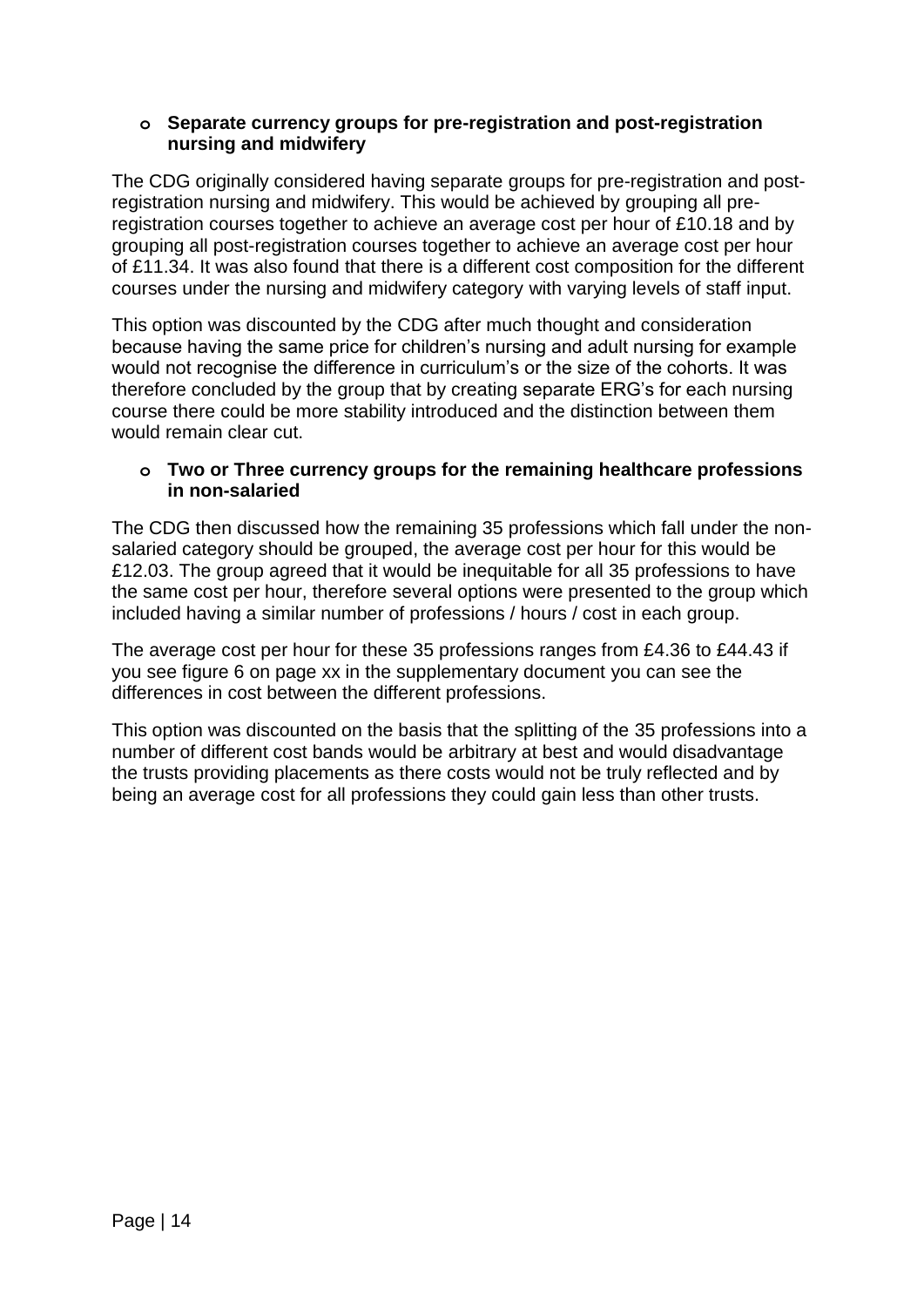# <span id="page-14-0"></span>**4. Salaried currencies**

The programmes collected under the salaried category are split between postgraduate medical and dental and other professions. The majority of the programmes and costs fit under the postgraduate medical and dental category, the current funding model for these programmes comprises two distinct payments for placement tariff and salary.Medical uses the national tariff in secondary care, Medical in other settings and Dental is subject to local arrangements. Despite the differences in the current payment model for both postgraduate medical and dental it has been decided to treat them the same in order to build equality and transparency into the currency development process.

The other professions cover 48 different professions under 9 categories and do not fit under the under the normal postgraduate medical and dental heading. Currently these other professions are outside of the national tariff arrangements and funded using historic local arrangements with variation throughout England.

### <span id="page-14-1"></span>**4.1. Costs reported**

The total costs reported under the salaried programmes is £2.2 billion this equates to 64% of the total costs reported under the 2016/17 education and training cost collection. Of this the costs reported for the postgraduate medical and dental is £2.0 billion this equates to 93.6% and the costs for the other professions is £137 million this equates to 6.4%. Due to the differing nature of the training these have been considered separately.

|                                   |             |          | Placement | $\frac{0}{0}$ |                   |        |
|-----------------------------------|-------------|----------|-----------|---------------|-------------------|--------|
|                                   | Salary cost | % Salary | cost      | Placement     | <b>Total cost</b> | $%$ of |
|                                   | £m          | cost     | £m        | Cost          | £m                | Total  |
| Medical and Dental Trainees       | 920.5       | 45.5%    | 1.104.7   | 54.5%         | 2,025.2           | 93.6%  |
| <b>Other Salaried Professions</b> | 71.6        | 52.0%    | 66.1      | 48.0%         | 137.6             | 6.4%   |
| <b>Total Salaried</b>             | 992.1       | 45.9%    | 1.170.8   | 54.1%         | 2.162.9           | 100.0% |

#### **Table 4: Proportion of total cost for different professions**

### <span id="page-14-2"></span>**4.2. Proposed groupings**

The development of the currencies for the salaried categories was a slow process due to the complexity of there being two distinct payments for the majority of the programmes which are paid national tariff as well as a number of historic local funding arrangements for the other salaried programmes. This has meant that progress has been slow as there have been a number of complex factors we have had to consider and consult with during the development process. The data collected from the annual education and training collections has shown that there is significant variability between programmes and even between the different years of a programme. It is also consider that the split between training and service delivery during the training received by trainess is subjective and difficult to accurately assess.

### <span id="page-14-3"></span>**4.3. Medical groupings**

Whilst developing currencies we have taken many of the principles that were set up and agreed by the members of the currency development group into consideration. There are three main ways in which the grouping of options have been determined.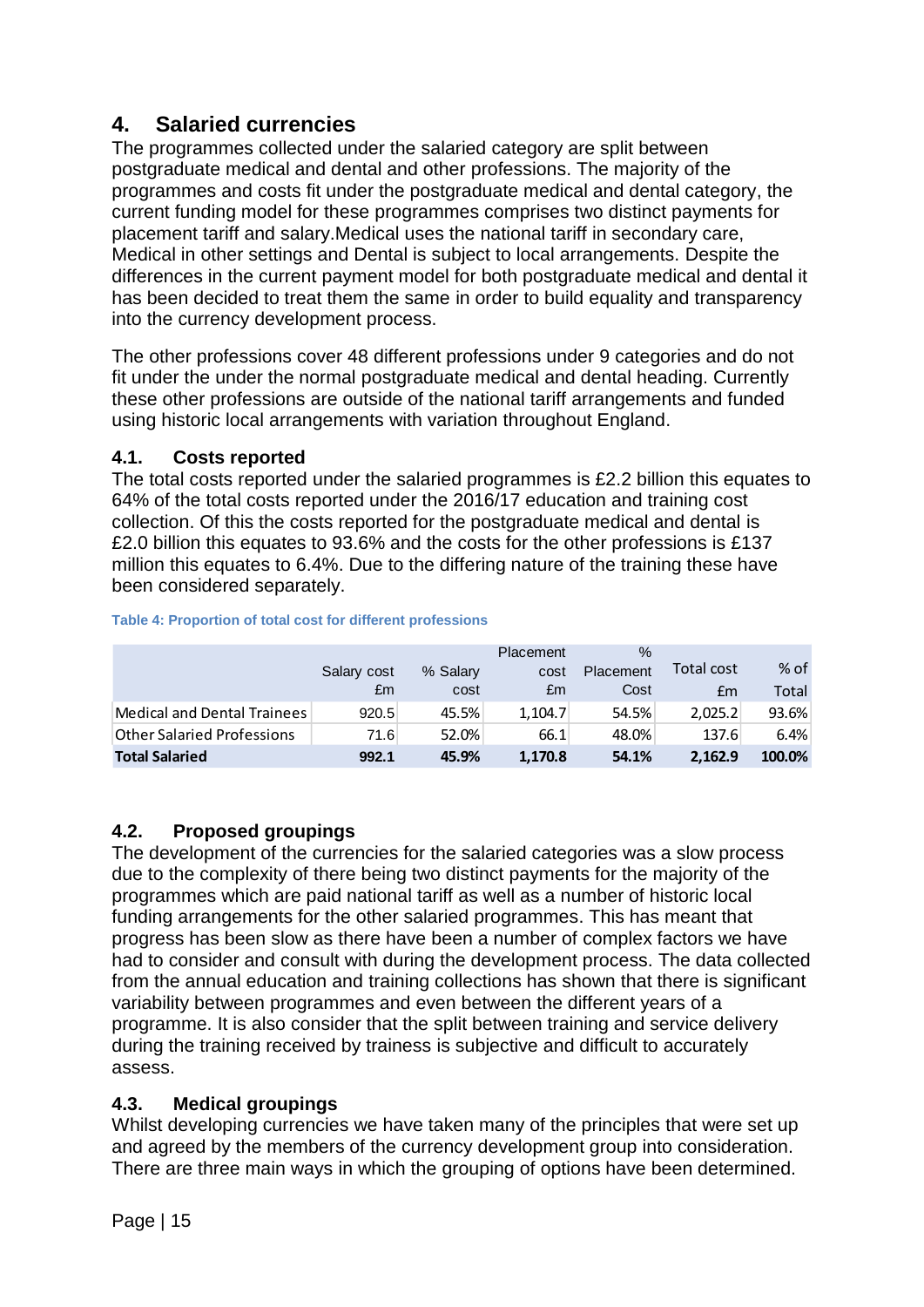Firstly the main specialty that the trainees are hosted in, secondly, the category (which is a grouping of similar specialties), and thirdly the stage and length of training that needs to be undertaken as part of core and higher training.

In order to develop currencies for postgraduate medical and dental, the currency development group has had to take into account both quantitative and qualitative factors which may impact on the preferred option and the thus the overall implementation of the currencies.

Once again a number of methods – such as one group for each specialty, for each category, putting together specialties with similar costs were all considered as options. Also, the potential for a tariff to be a single tariff for a trainee compared to separating placement support and salary contribution was considered.

Details of the activity, total cost and average cost per fte is shown in [Figure 2,](#page-15-0) this shows that the lowest average cost per FTE reported is £33,390 for medical microbiology and virology and the highest cost reported is £100,388 for Anaesthesia. However, there is no discernible correlation between the type of specialty and the average cost per FTE.



<span id="page-15-0"></span>**Figure 2: FTE cost of all postgraduate medical and dental specialties**

The preferred option, after discussion with the CDG and also separate discussions with some of the Post Graduate Deans of HEE was for a grouping that reflected educational stages and specialties – including where some specialties are grouped together for core training, before progressing to higher specialist training. ["Table 3:](#page-16-0)  [Proposed groupings for Medical and Dental Trainees"](#page-16-0) on the following page shows the proposed groupings.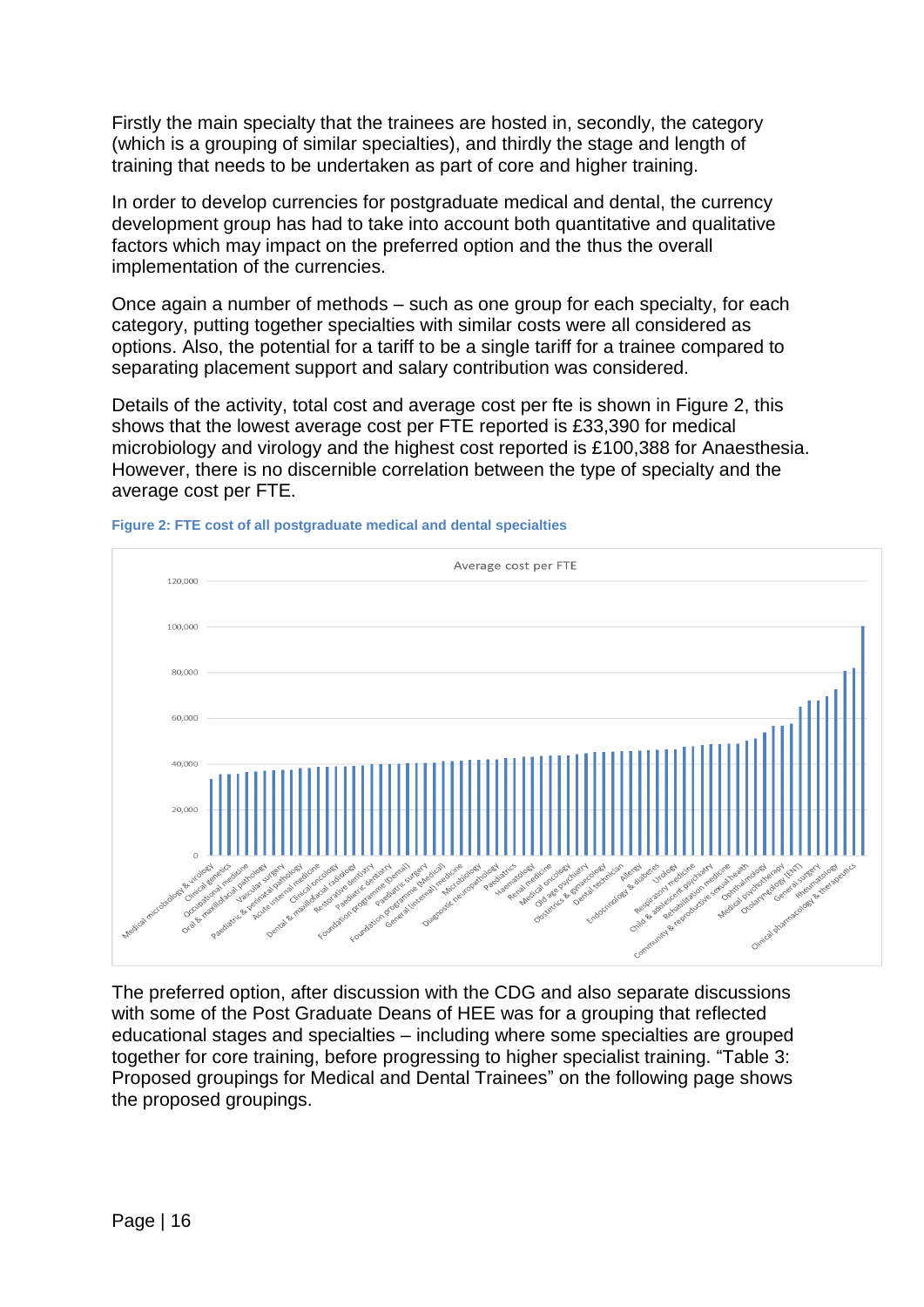#### <span id="page-16-0"></span>**Table 3: Proposed groupings for Medical and Dental Trainees**

| <b>Currency</b>                    |                                                                                                                                        |                     |                                   | Avg                          | Placement                | Placement           |                          | <b>Salary</b>             |
|------------------------------------|----------------------------------------------------------------------------------------------------------------------------------------|---------------------|-----------------------------------|------------------------------|--------------------------|---------------------|--------------------------|---------------------------|
| Code                               | <b>Description</b>                                                                                                                     | <b>Salaried FTE</b> |                                   | Total costs '£' Cost/Student | <b>Costs</b>             | <b>Cost/Trainee</b> |                          | Salary Costs Cost/Trainee |
| AC1                                | Core training acute - Years 1 to 2/3                                                                                                   | 3,083               | 126,307,643                       | 40,969                       | 66,137,785               | 21,453              | 60, 169, 857             | 19,517                    |
| AC <sub>2</sub>                    | Specialty training Acute internal medicine - Years 3 to 6                                                                              |                     | 337 11,402,838                    | 33,830                       | 5,876,616                | 17,435              | 5,526,222                | 16,395                    |
| AC3<br>AC4                         | Specialty training, Anaesthesia-Years 3 to 7<br>Specialty training Emergency medicine - Years 4 to 6                                   | 2,203               | 97,039,168<br>588 23,400,344      | 44,053<br>39,815             | 50,376,965<br>11,882,654 | 22,870<br>20,218    | 46,662,203<br>11,517,689 | 21,183<br>19,597          |
| AC5                                | Specialty training Intensive care medicine - Years 3 to 7                                                                              | 288                 | 14,294,194                        | 49,569                       | 8,160,971                | 28,300              | 6, 133, 222              | 21,268                    |
| DF1                                | Core dental training Years 1 & 2                                                                                                       | 237                 | 15.436.163                        | 65,135                       | 9,875,387                | 41,671              | 5,560,776                | 23,465                    |
| DT10                               | Dental & maxillofacial radiolgy training - Years 2 to 4                                                                                |                     | 3 290,884                         | 72,851                       | 232,564                  | 77,911              | 67,095                   | 22,477                    |
| DT <sub>2</sub>                    | Oral & maxillofacial pathology training - Years 3 to 5                                                                                 | 4                   | 520,807                           | 67,938                       | 132,260                  | 33,124              | 158,624                  | 39,727                    |
| DT3                                | Oral Medicine training - Years 2 to 5                                                                                                  | 8                   | 1,519,018                         | 67,845                       | 287,208                  | 37,465              | 233,599                  | 30,472                    |
| DT4<br>DT5                         | Oral Surgery training - Years 1 to 4<br>Orthodontics training - Years 1 to 3                                                           | 22                  | 3,150,244<br>55 7,661,161         | 57,709<br>56,786             | 1,053,059<br>1,738,719   | 47,034<br>31,851    | 465,958<br>1,411,525     | 20,812<br>25,858          |
| DT6                                | Paediatric Dentistry training - Years 1 to 4                                                                                           |                     | 135 2,821,092                     | 80,661                       | 4,441,177                | 32,919              | 3,219,985                | 23,867                    |
| DT7                                | Restorative dentistry training - Years 1 to 5                                                                                          | 35                  | 2,142,979                         | 69,659                       | 1,726,914                | 49,376              | 1,094,178                | 31,285                    |
| DT8                                | Special care dentistry training - Years 1 to 3                                                                                         | 31                  | 886,237                           | 82,084                       | 1,255,078                | 40,797              | 887,901                  | 28,862                    |
| DT9                                | Prosthodontics from Year 1                                                                                                             | 11                  | 299,658                           | 100,388                      | 613,799                  | 56,851              | 272,438                  | 25,234                    |
| GP1                                | GP vacational training scheme - Years 1 & 2                                                                                            | 1,798               | 65,711,306                        | 36,551                       | 35,099,192               | 19,523              | 30, 612, 114             | 17,027                    |
| MD1<br>MD10                        | Core medical training - Years 1 to 2/3                                                                                                 | 2,988<br>421        | 114,022,988<br>262,975            | 38,163                       | 59,936,459<br>8,535,602  | 20,060              | 54,086,529<br>7,758,924  | 18,102                    |
| MD11                               | Specialty training, Allergy - Years 3 to 7<br>Specialty training Audiovestibular medicine -Years 3 to 7                                | 140                 | 697,513                           | 42,600<br>36,723             | 2,463,885                | 20,279<br>17,562    | 2,355,877                | 18,434<br>16,792          |
| MD12                               | Specialty training Cardiovascular medicine - Years 3 to 7                                                                              | 97                  | 21,655,843                        | 40,590                       | 2,457,056                | 25,236              | 1,814,592                | 18,637                    |
| MD13                               | Specialty training Clinical Genetics - Years 3 to 6                                                                                    |                     | 620 2,190,654                     | 53,385                       | 11,882,199               | 19,167              | 11, 198, 181             | 18,064                    |
| MD14                               | Higher specialty training Clinical Nuerophysiology - Years 4 to 6                                                                      |                     | 342 1,326,189                     | 52,300                       | 7,332,161                | 21,425              | 6,276,768                | 18,341                    |
| <b>MD15</b>                        | Specialty training Clinical Pharmacology & therapeutics - Years 3 to 6                                                                 |                     | 32 517,541                        | 33,995                       | 777,119                  | 24,387              | 598,659                  | 18,787                    |
| MD16                               | Specialty training Dermatology - Years 3 to 6                                                                                          |                     | 117 7,424,653                     | 43,990                       | 2,493,809                | 21,295              | 2, 132, 016              | 18,206                    |
| <b>MD17</b><br>MD19                | Specialty training Endocrinology and diabetes - Years 3 to 7<br>Specialty training Gastroenterolgy - Years 3 to 7                      | 207                 | 11,463,391<br>272 16,294,526      | 37,745<br>38,713             | 3,802,247<br>6,706,645   | 18,369<br>24,615    | 3,229,565<br>5,835,351   | 15,602<br>21,417          |
| MD <sub>2</sub>                    | Specialty training general internal medicine - Years 3 to 5                                                                            | 6                   | 4,819,762                         | 34,354                       | 158,724                  | 25,712              | 104,251                  | 16,888                    |
| <b>MD20</b>                        | Specialty training Genito urinary - medicine - Years 3 to 6                                                                            | 12                  | 4,271,647                         | 43,873                       | 367,108                  | 31,111              | 302,391                  | 25,626                    |
| MD21                               | Specialty training Geriatric medicine - Years 3 to 7                                                                                   |                     | 34 23,080,380                     | 37,231                       | 798,340                  | 23,823              | 700,421                  | 20,901                    |
| <b>MD22</b>                        | Specialty training Haematology - Years 3 to 7                                                                                          |                     | 30 13,608,929                     | 39,766                       | 788,069                  | 26,128              | 497,699                  | 16,501                    |
| MD23                               | Specialty training Immunology - Years 3 to 7                                                                                           | 94                  | 1,375,778                         | 43,174                       | 2,217,464                | 23,633              | 1,818,501                | 19,381                    |
| MD24<br><b>MD25</b>                | Specialty training Infectious diseases - Years 3 to 7<br>Specialty training Medical oncology - Years 3 to 7                            | 64<br>255           | 4,625,825<br>7,031,813            | 39,501<br>33,971             | 1,703,225<br>5,376,644   | 26,806<br>21,089    | 1,271,552<br>4,546,691   | 20,012<br>17,834          |
| MD26                               | Specialty training Neurology - Years 3 to 7                                                                                            | 469                 | 12,541,997                        | 46,032                       | 10,002,741               | 21,312              | 8,259,444                | 17,598                    |
| <b>MD27</b>                        | Specialty training Nuclear medicine - Years 3 to 5                                                                                     | 202                 | 669,499                           | 56,737                       | 4,387,782                | 21,722              | 3,433,386                | 16,997                    |
| <b>MD28</b>                        | Specialty training Occupational medicine - Years 3 to 6                                                                                |                     | 18 1,498,761                      | 44,724                       | 515,839                  | 28,060              | 401,943                  | 21,864                    |
| MD3                                | Specialty training Paediatric cardiology - Years 4 to 8                                                                                | 19                  | 1,285,768                         | 42,629                       | 390,220                  | 20,544              | 307,293                  | 16,178                    |
| MD4                                | Specialty training Palliative medicine - Years 3 to 6                                                                                  | 534                 | 4,035,965                         | 43,013                       | 11,721,458               | 21,970              | 9,934,386                | 18,620                    |
| MD5<br>MD <sub>6</sub>             | Specialty training Rehabilitation medicine - Years 3 to 6<br>Specialty training Renal medicine - Years 3 to 7                          | 41                  | 2,974,777<br>25 9,923,335         | 46,818<br>38,923             | 1,332,313<br>758,774     | 32,468<br>29,923    | 858,342<br>567,415       | 20,917<br>22,377          |
| MD7                                | Specialty training Respiratory medicine - Years 3 to 7                                                                                 | 15 <sup>1</sup>     | 18,262,185                        | 38,910                       | 321,801                  | 21,137              | 195,741                  | 12,857                    |
| MD8                                | Specialty training Rheumatology - Years 3 to 7                                                                                         | 169                 | 7,821,168                         | 38,718                       | 3,885,477                | 23,021              | 3,539,176                | 20,969                    |
| MD9                                | Specialty training Sports and exercise medicine - Years 3 to 6                                                                         | 304                 | 917,782                           | 49,924                       | 6,155,955                | 20,269              | 5,307,437                | 17,475                    |
| MF1                                | Foundation medical training - Years 1 & 2                                                                                              | 12,256              | 460,351,756                       | 37,562                       | 250,783,323              | 20,462              | 209,568,433              | 17,099                    |
| OB1                                | Core training Obstetrics & Gynaecology - Years 1 & 2/3                                                                                 | 772                 | 32,052,486                        | 41,516                       | 17,204,436               | 22,284              | 14,848,050               | 19,232                    |
| OB <sub>2</sub><br>OB <sub>3</sub> | Specialty training Community & reproductive sexual health - Years 4 to 6<br>Specialty training Obstetrics & gyneacology - Years 3 to 7 | 7<br>1,185          | 340,089<br>46,937,693             | 51,560<br>39,601             | 181,331<br>25,145,023    | 27,491<br>21,215    | 158,758<br>21,792,669    | 24,069<br>18,386          |
| OP1                                | Core training Ophthalmology - Years 1&2                                                                                                |                     | 179 7,827,150                     | 43,754                       | 4,347,111                | 24,300              | 3,480,039                | 19,453                    |
| OP <sub>2</sub>                    | Specialty training Ophthalmology - Years 3 to 7                                                                                        | 409                 | 20,486,314                        | 50,127                       | 11,405,955               | 27,908              | 9,080,360                | 22,218                    |
| PD1                                | Core Paediatrics training - Years 1 to 3                                                                                               | 1,509               | 58,668,933                        | 38,878                       | 30,507,941               | 20,217              | 28, 160, 992             | 18,661                    |
| PD <sub>2</sub>                    | Specialty training Paediatrics - Years 4 to 8                                                                                          | 1,490               | 59,184,056                        | 39,711                       | 31,990,499               | 21,465              | 27, 193, 556             | 18,246                    |
| PG1                                | Specialty training Chemical pathology - Years 3 to 5                                                                                   | 50                  | 2,080,800                         | 41,282                       | 1,088,047                | 21,586              | 992,753                  | 19,696                    |
| <b>PG10</b><br>PG <sub>2</sub>     | Specialty training Diagnostic neuropathology - Years 3 to 5                                                                            |                     | 114 393,938                       | 46,452                       | 2,941,442                | 25,729              | 2,318,208                | 20,277                    |
| PG3                                | Specialty training Forensic Histopathology - Years 3 to 5<br>Specialty training Histopathology - Years 3 to 6                          | 8                   | 164,761<br>4 12,148,828           | 40,721<br>45,805             | 214,311<br>84,744        | 25,271<br>20,945    | 179,627<br>80,017        | 21,181<br>19,776          |
| PG4                                | Specialty training Medical microbiology & virology - Years 3 to 5                                                                      | 265                 | 4.626.173                         | 49,424                       | 6,892,879                | 25,988              | 5,255,949                | 19,817                    |
| PG5                                | Specialty training Microbiology - Years 3 to 5                                                                                         | 94                  | 2,109,067                         | 36,620                       | 2,588,262                | 27,652              | 2,037,911                | 21,772                    |
| PG6                                | Specialty training Paediatric & perinatal pathology - Years 3 to 5                                                                     |                     | 58 109,035                        | 48,942                       | 1,188,249                | 20,632              | 920,818                  | 15,988                    |
| PG7                                | Specialty training Virology - Years 3 to 5                                                                                             |                     | 2 320,536                         | 38,850                       | 54,685                   | 24,546              | 54,350                   | 24,396                    |
| PG8                                | Core Histopathology training - Years 1 to 2                                                                                            |                     | 8 5,259,651                       | 46,006                       | 170,142                  | 20,622              | 150,393                  | 18,228                    |
| PS1<br>PS <sub>2</sub>             | Core Psychiatry training - Years 1 to 3<br>Specallty training Child & adolescent Psychiatry - Years 4 to 6                             |                     | 1,496 61,416,293<br>157 6,581,901 | 41,062<br>42,011             | 35,329,331<br>3,572,760  | 23,621<br>22,804    | 26,086,962<br>3,009,142  | 17,441<br>19,207          |
| PS3                                | Specialty training Forensic Psychiatry - Years 4 to 6                                                                                  |                     | 104 4,281,242                     | 41,163                       | 2,216,610                | 21,312              | 2,064,632                | 19,851                    |
| PS4                                | Specialty training General Psychiatry - Years 4 to 6                                                                                   |                     | 530 23,240,591                    | 43,840                       | 12,195,425               | 23,005              | 11,045,166               | 20,835                    |
| PS5                                | Specialty training Medical Psychotherapy - Years 4 to 6                                                                                |                     | 33 1,468,976                      | 44,460                       | 830,306                  | 25,130              | 638,670                  | 19,330                    |
| PS6                                | Specialty training Old age psychiatry - Years 4 to 6                                                                                   | 159                 | 6,970,432                         | 43,950                       | 3,808,884                | 24,016              | 3, 161, 548              | 19,934                    |
| PS7                                | Specialty training Psychiatry of learning disabilities - Years 4 to 6                                                                  | 61                  | 2,944,132                         | 47,910                       | 1,546,541                | 25,167              | 1,397,591                | 22,743                    |
| RD1                                | Core Radiology training Years 1 to 3                                                                                                   | 526                 | 24,386,070                        | 46,359                       | 13,200,164<br>5,694,074  | 25,094              | 11, 185, 906             | 21,265<br>19,548          |
| RD <sub>2</sub><br>RD3             | Specialty training Clinical Oncolgy - Years 3 to 7<br>Specialty training Clinical Radiology - Years 4 to 6                             |                     | 285 11,270,442<br>485 21,856,043  | 39,508<br>45,033             | 11,128,877               | 19,960<br>22,931    | 5,576,368<br>10,727,166  | 22,103                    |
| SG1                                | Core surgical training - Years 1 & 2                                                                                                   |                     | 1,528 64,893,508                  | 42,481                       | 35,158,496               | 23,016              | 29,735,012               | 19,465                    |
| <b>SG10</b>                        | Specialty training Cardiothoracic Surgery - Years 3 to 8                                                                               |                     | 287 5,775,962                     | 47,484                       | 7,081,568                | 24,702              | 5,705,190                | 19,901                    |
| SG11                               | Specialty training General Surgery - Years 3 to 8                                                                                      | 62                  | 39,789,460                        | 41,272                       | 1,611,922                | 26,172              | 1,180,525                | 19,168                    |
| SG <sub>2</sub>                    | Specialty training Nuerosurgery - Years 3 to 8                                                                                         | 122                 | 7,531,099                         | 45,670                       | 3,423,352                | 28,143              | 2,352,609                | 19,341                    |
| SG <sub>3</sub>                    | Specialty training Oral & maxillofacial surgery - Years 3 to 7                                                                         | 964                 | 7,510,126                         | 47,653                       | 21,206,723               | 21,997              | 18,582,737               | 19,275                    |
| SG4<br>SG5                         | Specilaty training Otolaryngology - Years 3 to 8                                                                                       | 165                 | 12,868,499                        | 42,120                       | 3,906,945                | 23,692              | 3,624,154                | 21,977                    |
| SG6                                | Specialty training Paediatric surgery - Years 3 to 8<br>Specialty training Plastic surgery -Years 3 to 8                               | 306                 | 158 3,690,353<br>10,538,131       | 48,384<br>40,552             | 4,054,435<br>6,881,224   | 25,726<br>22,523    | 3,455,691<br>5,987,275   | 21,927<br>19,597          |
| SG7                                | Specialty training Trauma and Orthopaedic - Years 3 to 8                                                                               |                     | 76 41,355,698                     | 42,192                       | 2,105,684                | 27,608              | 1,584,668                | 20,777                    |
| SG8                                | Specialty training Urology - Years 3 to 7                                                                                              | 260                 | 12,786,758                        | 44,603                       | 5,548,122                | 21,350              | 4,990,009                | 19,202                    |
| SG9                                | Specialty training Vascular surgery - Years 3 to 8                                                                                     |                     | 980 2,792,447                     | 45,340                       | 21,989,860               | 22,434              | 19, 365, 839             | 19,757                    |
|                                    |                                                                                                                                        |                     | 43,517 1,754,494,806              | 40,317                       | 945,439,146              | 21,726              | 809,055,661              | 18,592                    |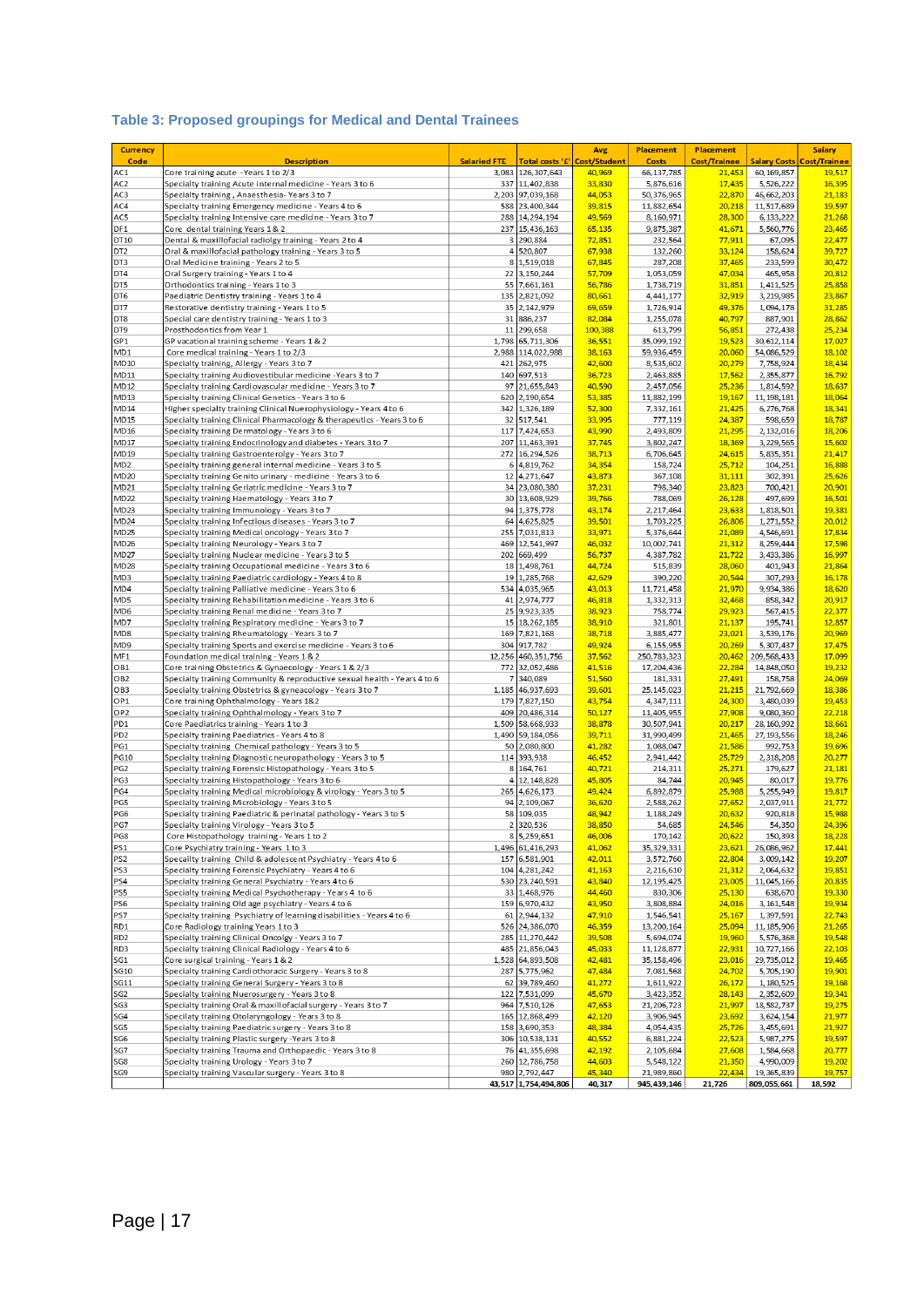#### **Table 4: Principles matrix for postgraduate medical and dental options**

| Salaried<br>Postgraduate Medical<br>& Dental                                                                                                                                | <b>Current Situation</b><br><b>Preferred Option</b><br>Salaried -<br>postgraduate medical<br><b>Medical: 1 tariff</b><br>and dental<br>50% bas ic salary |                                                                                                                                                                                                                | Grouping by<br>speciality and<br>splitting by<br>Foundation and new<br>contract groups                                                          | Iso resource to split<br>into 3-6 groups                                                                                                   | Grouping of<br>currencies into<br>categories with<br>merging                                                  |
|-----------------------------------------------------------------------------------------------------------------------------------------------------------------------------|----------------------------------------------------------------------------------------------------------------------------------------------------------|----------------------------------------------------------------------------------------------------------------------------------------------------------------------------------------------------------------|-------------------------------------------------------------------------------------------------------------------------------------------------|--------------------------------------------------------------------------------------------------------------------------------------------|---------------------------------------------------------------------------------------------------------------|
|                                                                                                                                                                             | Dental: 100% salary,<br>no tariff                                                                                                                        | Single $s$ pecialty $-$<br>core and higher (81<br>currencies)                                                                                                                                                  |                                                                                                                                                 |                                                                                                                                            | (26 currencies)                                                                                               |
| Quality:<br>Other levers to drive<br>quality, such as quality<br>framework                                                                                                  | All postgraduate<br>medical paid the same<br>no matter the training<br>vear.<br>Dental paid 100%<br>salary with no<br>recognition of service.            | Different salary and<br>place ment funding for<br>the different specialties,<br>the recognition that<br>they are being paid on<br>true costs will<br>incentivise trusts to<br>drive up quality of<br>training. | Worse - could<br>disincentivise providers<br>from training for<br>specialties that are<br>deemed to be 'high<br>cosť                            | Worse - could<br>disincentivise providers<br>from training for<br>specialties that are<br>deemed to be 'high<br>cost'                      | Less than the preferred<br>option as different<br>categories are merged<br>together.                          |
|                                                                                                                                                                             |                                                                                                                                                          |                                                                                                                                                                                                                |                                                                                                                                                 |                                                                                                                                            |                                                                                                               |
| <b>Stability</b>                                                                                                                                                            | Transition to current<br>bezilidetzeb zed finet<br>providers that were<br>historically above tariff,<br>may have created<br>perverse disincentives.      | The right amount of<br>funding per specialty<br>will provide stability and<br>stop the cross<br>subsidisation that<br>currently takes place.                                                                   | Less instability, and<br>greater longer term<br>stability, but may have<br>some disincentives for<br>higher cost specialties<br>within a group. | Less instability, and<br>greater longer term<br>stability for smaller<br>specialties.                                                      | Less in stability, and<br>greater longer term<br>stability for smaller<br>specialties.                        |
| Transparency                                                                                                                                                                | Less transparent as<br>tariffs are blunt and a<br>one fits all solution, no<br>recognition of<br>differences between<br>specialties                      | Currencies based on<br>actual costs submitted<br>by trusts so they are<br>receiving true funding.                                                                                                              | Less transparent as<br>different costing groups<br>incur different costs<br>some have a larger<br>number of specialties.                        | Less transparent as<br>different groups of<br>specialties incur<br>different costs, i.e.<br>dental specialties have<br>a higher cost base. | Less transparent as 81<br>currencies are grouped<br>together into 26<br>currencies in an<br>arbitrary manner. |
| Ed meaningful<br>Align placements to<br>curriculum - placement<br>content drives resource<br>requirement. Stages of<br>curricula, when would<br>sub-specialisation<br>occur | No - the tariff is blunt<br>and the salary was<br>determined on a 50/50<br>split between training<br>and service delivery.                               | Much more meaningful<br>if costs are attributed to<br>each training<br>programme.                                                                                                                              | Does following contract<br>make sense<br>educationally?                                                                                         | Not meaningful and<br>would not have<br>professional buy-in.                                                                               | Not really meaningful<br>and would not have<br>professional buy-in as<br>merging is arbitrary.                |
| Equity                                                                                                                                                                      | No - there is no true<br>recognition of the                                                                                                              | Much more equitable<br>than previous method                                                                                                                                                                    | Slightly more equitable<br>than current funding                                                                                                 | More robust than<br>current situation or                                                                                                   | More robust than<br>current situation or                                                                      |
|                                                                                                                                                                             | varying levels of<br>service delivery<br>throughout the different<br>specialties.                                                                        | of funding.                                                                                                                                                                                                    | model, provides an<br>illusion of improvement.<br>Less robust than<br>preferred option.                                                         | group by contract<br>groups, but not as good<br>as preferred option.                                                                       | group by contract<br>groups, but not as good<br>as preferred option.                                          |
| Flexibility<br>Funding following the<br>place ments, enabling<br>shifts of activity                                                                                         | The funding doesn't<br>always follow the<br>trainee, i.e. study leave<br>is an issue for example.                                                        | Most flexible and<br>responsive to changes,<br>but more tariffs may<br>require more frequent<br>and longer<br>conversations.                                                                                   | Better flexibility, but not<br>as flexible as preferred<br>option.                                                                              | Better flexibility, but not<br>as flexible as preferred<br>option.                                                                         | Better flexibility, but not<br>as flexible as preferred<br>option.                                            |
| Iso-resource<br>Similar cost of activity<br>within groups                                                                                                                   | Doesn't really exist as<br>tariffs too blunt so no<br>consideration for<br>activity differences.                                                         | Some of the specialties<br>only have a small cost<br>as large numbers are<br>not being trained<br>depending on the<br>specialty.                                                                               | Better than single<br>specialties as<br>categories are grouped<br>together so no small<br>currencies.                                           | Better consideration of<br>similar costs in these<br>groups however<br>arbitrary splits.                                                   | Better consideration of<br>similar costs in these<br>groups however<br>arbitrary splits.                      |
|                                                                                                                                                                             |                                                                                                                                                          |                                                                                                                                                                                                                |                                                                                                                                                 |                                                                                                                                            |                                                                                                               |

This results in 81 groupings, compared with 417 combinations of specialty and year of training. The grouping of 74 specialties into 11 categories was considered, but within each group would be a wide range of costs and providers might have a different mix of trainees that are above or below the average for the category.

The creation of 81 ERG's for postgraduate medical and dental places an administrative burden on trusts however it has been suggested by the CDG that this will influence positive behaviour through rewarding actual activity provided. HEE is in the process of rolling out a new national Trainee Information System which will also help with providing standardised information about training posts and trainees. The system will be available for providers and trainees to access as well as HEE staff.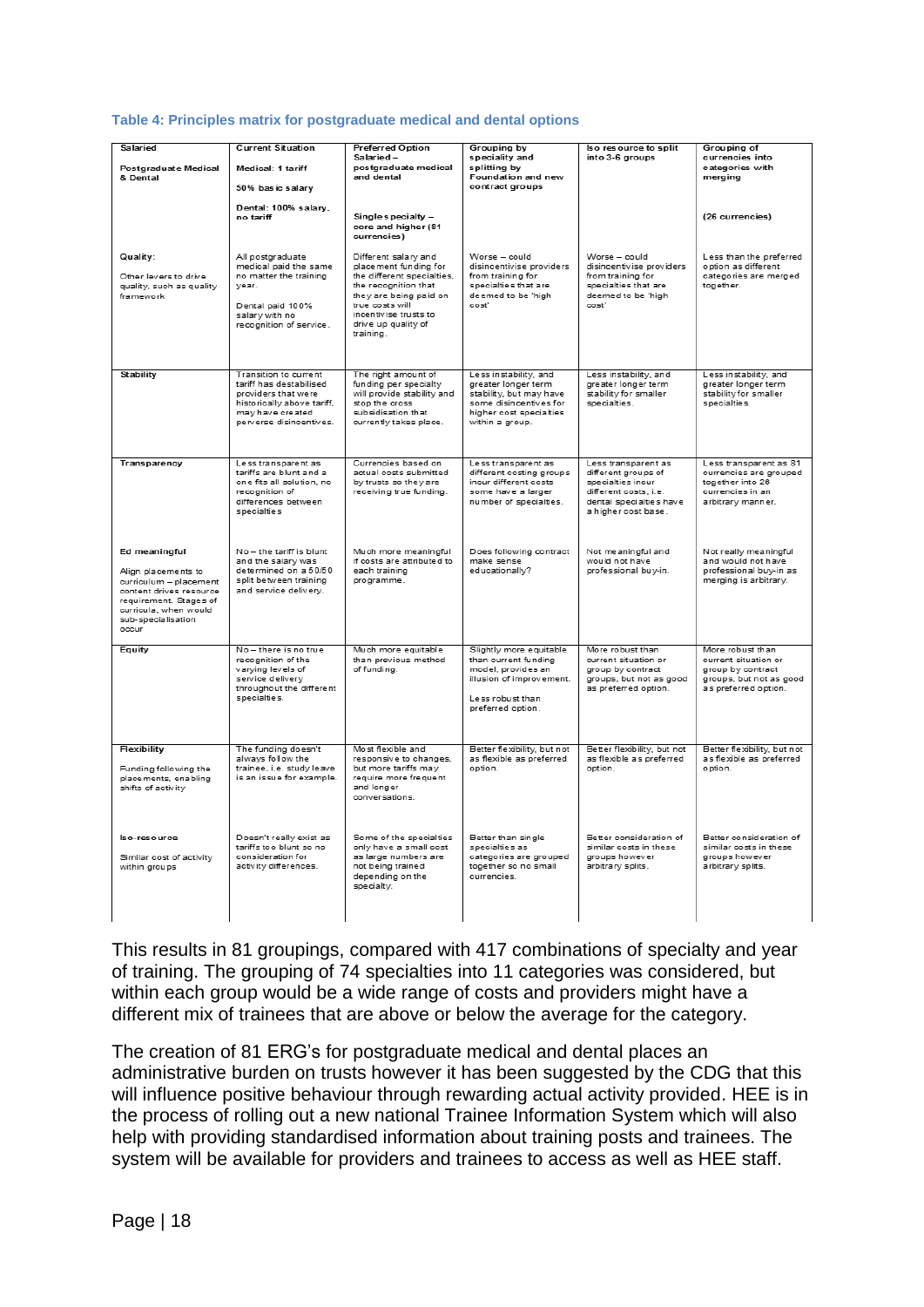Stakeholder question: Do you agree with the preferred option of an ERG for stages of training and grouping together related specialties at core level?

If you do not agree, what are your concerns or suggestions for improvement?

### <span id="page-18-0"></span>**4.4. Other salaried groupings**

Historically these professions have been funded under local negotiation and thus remained out of scope of the national tarif arrangements. Developing currencies based on the data collected from the education and training cost collections provides Health Education England with the opportunity to review the current funding streams and bring consistency across other profesions. This may enable them to be brought within into the scope of a new national tariff developed by the Department of Health and Social Care at some future date.

The table below shows the proportionate spread of total costs over the nine categories which comprise 48 different professions. The table shows that the professions in the Pharmacy category incur the most costs.

|                                    |                   | Salaried    |                |            |
|------------------------------------|-------------------|-------------|----------------|------------|
|                                    |                   | Number of   | Total Cost per |            |
| Category                           | <b>Total Cost</b> | <b>FTEs</b> | <b>FTE</b>     | % of Total |
| Dental                             | 1,738,177         | 55.56       | 31,284         | 1.3%       |
| <b>Health Care Scientist</b>       | 1,500,744         | 30.92       | 48,541         | 1.1%       |
| <b>Higher Specialist Scientist</b> | 2,550,850         | 64.10       | 39,794         | 1.9%       |
| <b>IAPT</b>                        | 13,912,911        | 610.10      | 22,804         | 10.1%      |
| Pharmacy                           | 43,583,636        | 1,086.40    | 40,117         | 31.7%      |
| Psychology                         | 40,898,485        | 1,064.77    | 38,411         | 29.7%      |
| Psychotherapy                      | 1,175,515         | 31.07       | 37,839         | 0.9%       |
| <b>Science Training Programme</b>  | 32,271,065        | 656.61      | 49,148         | 23.4%      |
| <b>Grand Total</b>                 | 137,631,383       | 3,599.53    | 38,236         | 100.0%     |

#### <span id="page-18-1"></span>**Table 5: Proportion of total cost for different professions in other professions**

As shown in [Table 6](#page-19-0) on the next page there is considerable difference in costs within the groups. This lead to the CDG proposing the creation of 48 ERG's for the other professions. It should be noted that some of the professions are very small, or provided by only one or two key organisations. This may influence the statistical accuracy of average costs and limit the opportunity to develop tariffs relative to actual costs.

Stakeholder question: Do you agree with the preferred option of one ERG for each other salaried profession?

If you do not agree, what are your concerns?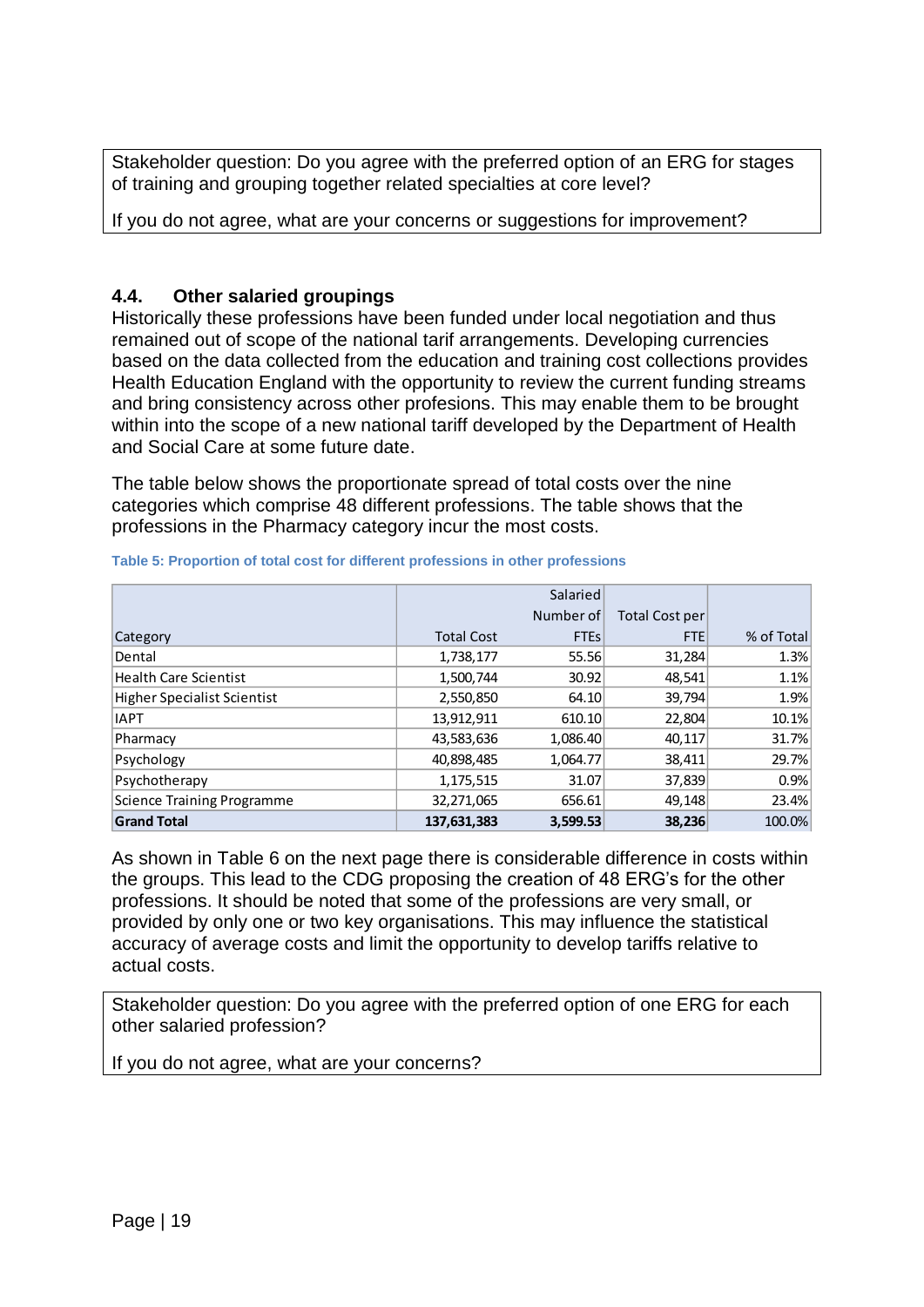### <span id="page-19-0"></span>**Table 6: Individual professions within categories – total cost and cost per FTE**

|                                                         |                                                |                        | Salaried        |                       |
|---------------------------------------------------------|------------------------------------------------|------------------------|-----------------|-----------------------|
|                                                         |                                                |                        | Number of       | <b>Total Cost per</b> |
| Category                                                | Course                                         | <b>Total Cost</b>      | <b>FTEs</b>     | FTE                   |
| Dental                                                  | Dental nurse (salaried)                        | 1,738,177              | 55.56           | 31,284                |
| <b>Dental Total</b>                                     |                                                | 1,738,177              | 55.56           | 31,284                |
| <b>Health Care Scientist</b>                            | Nuclear medicine                               | 667,723                | 10.96           | 60,905                |
|                                                         | Radiation physics                              | 171,103                | 2.92            | 58,597                |
|                                                         | Radiotherapy physics                           | 661,917                | 17.03           | 38,859                |
| <b>Health Care Scientist Total</b>                      |                                                | 1,500,744              | 30.92           | 48,541                |
| <b>Higher Specialist Scientist</b>                      | Higher specialist scientific training          | 2,550,850              | 64.10           | 39,794                |
| <b>Higher Specialist Scientist Total</b><br><b>IAPT</b> | High intensity therapist                       | 2,550,850              | 64.10<br>212.32 | 39,794                |
|                                                         | Psychological wellbeing practitioner           | 5,782,954<br>8,129,957 | 397.78          | 27,237<br>20,438      |
| <b>IAPT Total</b>                                       |                                                | 13,912,911             | 610.10          | 22,804                |
| Pharmacy                                                | Pharmacist pre-reg                             | 25,589,449             | 540.51          | 47,343                |
|                                                         | Pharmacy technicians                           | 17,994,187             | 545.89          | 32,963                |
| <b>Pharmacy Total</b>                                   |                                                | 43,583,636             | 1,086.40        | 40,117                |
| Psychology                                              | Clinical psychology                            | 37,320,395             | 891.91          | 41,843                |
|                                                         | Counselling psychology                         | 1,118,038              | 72.02           | 15,523                |
|                                                         | Forensic psychology                            | 1,062,035              | 53.50           | 19,851                |
|                                                         | Health psychology                              | 1,398,016              | 47.34           | 29,535                |
| <b>Psychology Total</b>                                 |                                                | 40,898,485             | 1,064.77        | 38,411                |
| Psychotherapy                                           | Psycotherapists                                | 1,175,515              | 31.07           | 37,839                |
| <b>Psychotherapy Total</b>                              |                                                | 1,175,515              | 31.07           | 37,839                |
| <b>Science Training Programme</b>                       | Audiology                                      | 2,882,340              | 60.91           | 47,320                |
|                                                         | <b>Bioinformatics (Genomics)</b>               | 279,355                | 7.00            | 39,908                |
|                                                         | <b>Bioinformatics (Health Informatics)</b>     | 394,296                | 6.60            | 59,742                |
|                                                         | <b>Bioinformatics (Physical Sciences)</b>      | 469,008                | 7.14            | 65,654                |
|                                                         | Cardiac science                                | 3,319,478              | 54.16           | 61,293                |
|                                                         | Clinical biochemistry                          | 1,927,859              | 35.70           | 54,005                |
|                                                         | Clinical immunology                            | 746,365                | 19.08           | 39,115                |
|                                                         | Clinical measurement & development             | 156,430                | 3.00            | 52,143                |
|                                                         | Clinical Microbiology (including: infection    |                        |                 |                       |
|                                                         | control & epidemiology, virology,              |                        |                 |                       |
|                                                         | bacteriology, mycology, parasitology)          | 1,161,364              | 31.35           | 37,051                |
|                                                         | Clinical pharmaceutical science                | 425,221                | 6.81            | 62,478                |
|                                                         | Critical care science                          | 369,545                | 6.65            | 55,560                |
|                                                         | Cytopathology                                  | 879,471                | 6.75            | 130,292               |
|                                                         | Gastrointestinal physiology                    | 295,296                | 6.33            | 46,680                |
|                                                         | <b>Genomic Counselling</b><br>Genomics Science | 77,632<br>1,374,312    | 1.70<br>24.80   | 45,544<br>55,406      |
|                                                         | Haematology and transfusion science            | 830,988                | 32.34           | 25,698                |
|                                                         | Histocompatibility & immunogenetics            | 360,180                | 8.90            | 40,470                |
|                                                         | Histopathology                                 | 588,894                | 12.23           | 48,150                |
|                                                         | Imaging (ionising radiation)                   | 1,528,196              | 30.09           | 50,795                |
|                                                         | Imaging (non-ionising radiation)               | 876,033                | 17.52           | 50,001                |
|                                                         | Medical device risk management &               |                        |                 |                       |
|                                                         | governance                                     | 116,630                | 2.00            | 58,315                |
|                                                         | Neurophysiology                                | 897,874                | 31.62           | 28,391                |
|                                                         | Ophthalmic & vision science                    | 469,077                | 8.83            | 53,103                |
|                                                         | Radiation safety physics                       | 445,461                | 9.37            | 47,565                |
|                                                         | Radiotherapy physics                           | 4,075,516              | 84.69           | 48,124                |
|                                                         | Reconstructive science (Maxillofacial          |                        |                 |                       |
|                                                         | prosthetics)                                   | 278,156                | 5.00            | 55,631                |
|                                                         | Rehabilitation engineering                     | 988,107                | 19.59           | 50,434                |
|                                                         | Reproductive science                           | 1,035,871              | 15.02           | 68,953                |
|                                                         | Respiratory & sleep science                    | 632,990                | 13.45           | 47,051                |
|                                                         | Un-defined clinical engineering                | 144,331                | 2.58            | 55,870                |
|                                                         | Un-defined medical physics                     | 1,646,263              | 33.60           | 48,996                |
|                                                         | Urodynamic science                             | 852,096                | 21.78           | 39,116                |
|                                                         | Vascular science                               | 1,746,431              | 30.01           | 58,187                |
| <b>Science Training Programme Total</b>                 |                                                | 32,271,065             | 656.61          | 49,148                |
| <b>Grand Total</b>                                      |                                                | 137,631,383            | 3,599.53        | 38,236                |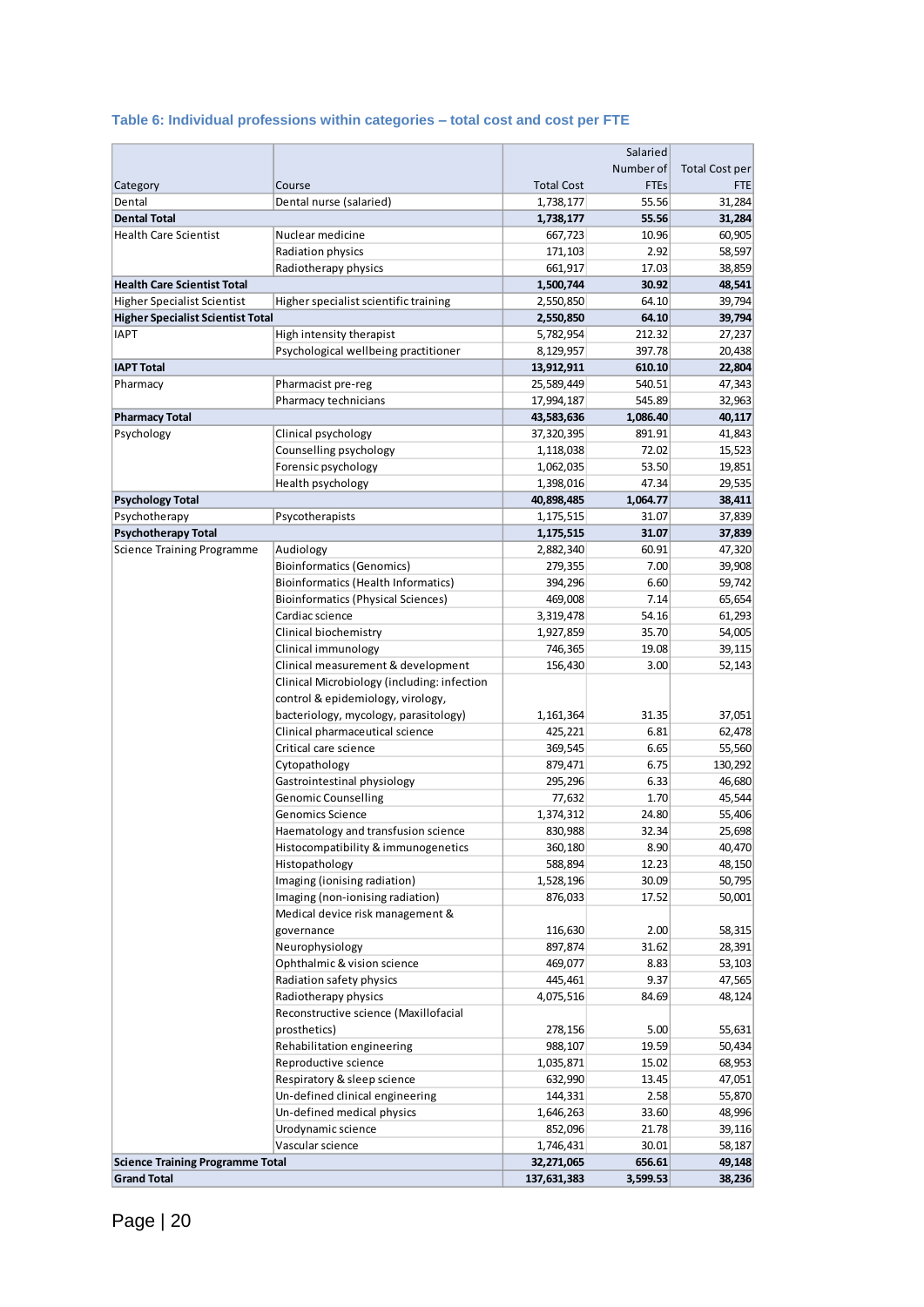# <span id="page-20-0"></span>**5. Other related issues and conclusions**

There are a number of issues that have arisen during the course of designing education currencies. Some are directly related to the proposals, some are issues which introducing currencies provides an opportunity to address.

### <span id="page-20-1"></span>**5.1. Quantum of costs reported compared to HEE expenditure**

There is a gap between the quantum of costs reported and HEE's expenditure for those areas that are currently within the scope of the tariff. It was initially hoped that having robust data on the cost to deliver education and training activities might provide the evidence to support a rebasing of funding between education and training and service.

However, there are a number of reasons why this is not considered appropriate:

- Concern regarding the accuracy of the data, particularly the subjective nature of service : training split for postgraduate medical trainees and other salaried trainees.
- The impact of training posts funded by Trusts, research and other bodies that were included in the data capture.
- Potential for greater financial instability if service investment changes meant changes to the service tariff.

In all likelihood this means that any tariff set by the DHSC will continue to be restricted by bounds of affordability. However, HEE is keen that the E&T cost data is used to develop tariffs that bear more relationship to the actual costs than the current transitional tariffs.

### <span id="page-20-2"></span>**5.2. Primary Care placements for Undergraduate Medical Students**

Concern has been expressed that rates that HEE pay GP Practices for hosting undergraduate medical students vary considerably and are currently lower than those paid for secondary care placements. A report into how medical students are supported towards careers in General Practice<sup>7</sup> recommended that there was an urgent review of funding for medical placements to ensure equity and quality of learning.

A separate working group managed by the DHSC has worked with a sample of GP Practices that provide clinical placements to collect cost data and this shows that the costs are broadly similar to what secondary care are reporting. Therefore, there is a proposal that the scope of tariff is widened and covers placements in both primary and secondary care.

### <span id="page-20-3"></span>**5.3. Dental undergraduates**

Back in 2017 there was an exercise undertaken to harmonise the rates paid for dental undergraduate placements. Since then different local application of MFF and inflation has caused the rates to diverge, but not by much. Therefore, it is proposed

<sup>1</sup> <sup>7</sup> <https://www.hee.nhs.uk/our-work/supporting-medical-students-towards-careers-general-practice>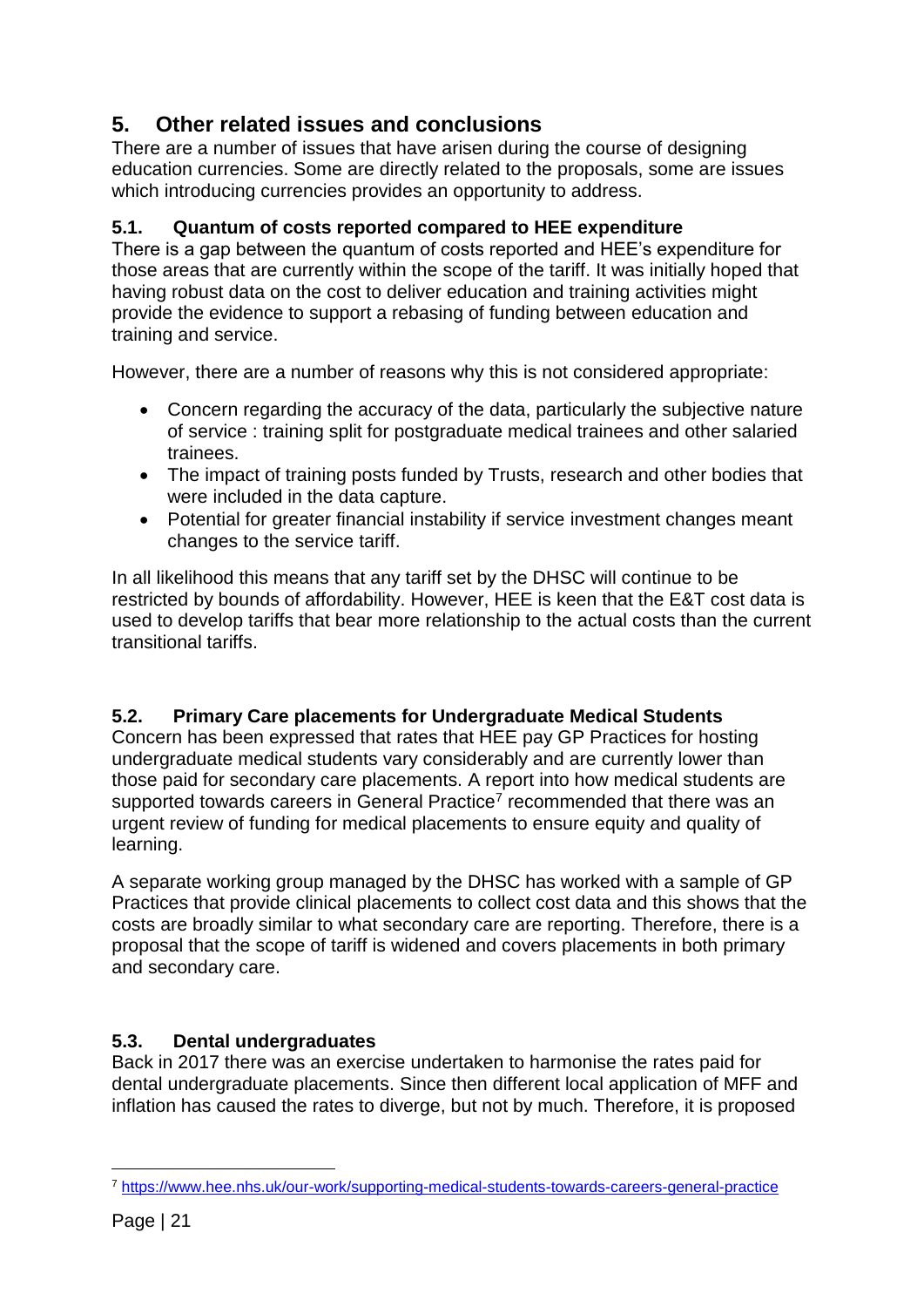that the scope of tariff is widened to incorporate existing expenditure on dental undergraduates.

Stakeholder questions: Do you agree with the currency for medical undergraduates also including placements within primary care?

Do you agree with scope of tariff widening to include dental undergraduates?

### <span id="page-21-0"></span>**5.4. Conclusions and next steps**

HEE is grateful to all the Trusts that have invested time to provide cost data which has formed a valuable part of the analysis of different currency groupings. It is also very grateful to all those listed in Appendix 1 who have contributed to the Currency Development Group and their insights, challenges and feedback has helped shape the proposals presented in this document.

The next step is a series of engagement events at the end of September 2018 to enable direct discussion of these proposals. We would also encourage stakeholders to provide written feedback via email to [tariffs@hee.nhs.uk](mailto:tariffs@hee.nhs.uk) by Friday 5<sup>th</sup> October 2018.

All feedback received will be reviewed and impact on the proposals for new currencies considered. It is our intention to produce a final list of proposals in late October.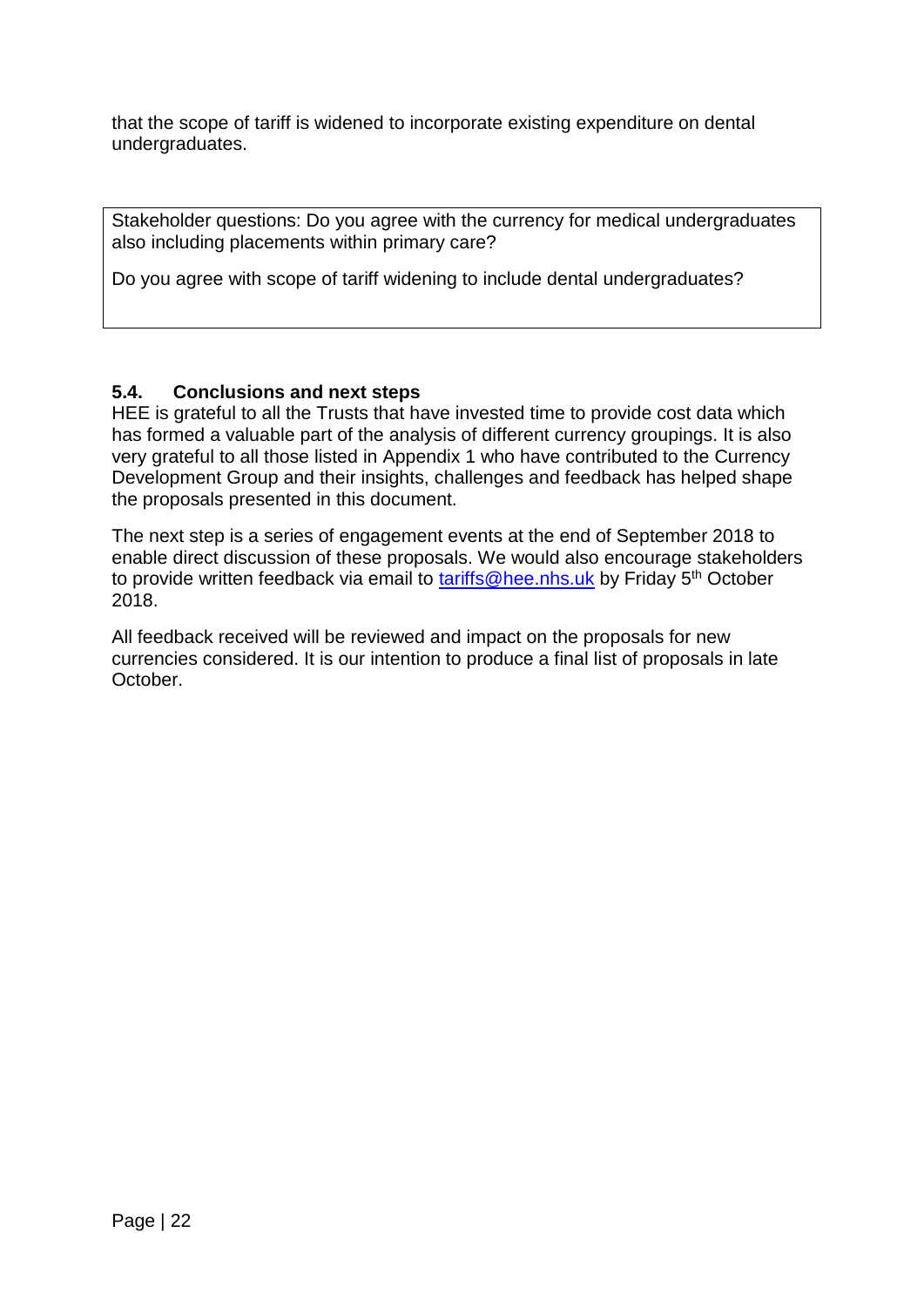## <span id="page-22-0"></span>**Appendix 1: Currency Development Group Membership**

Over the course of the work a number of people have very helpfully contributed as part of the currency development group. The main attendees and their affiliations at the time of their attendance are noted below.

| <b>Name</b>                     | <b>Job Title</b>                             | Organisation |  |  |  |  |
|---------------------------------|----------------------------------------------|--------------|--|--|--|--|
| <b>Health Education England</b> |                                              |              |  |  |  |  |
| Jenni Field (Chair)             | <b>Head of Finance Strategy</b>              |              |  |  |  |  |
| Rozeen Mahroof                  | Finance Manager (Projects &<br>Developments) |              |  |  |  |  |
| Asad Qureshi /<br>Arslan Tariq  | <b>Information Analyst</b>                   |              |  |  |  |  |
| Dr Colin McInness               | Head of Finance - South                      |              |  |  |  |  |
| Pat Saunders                    | Senior Education and Policy Manager          |              |  |  |  |  |
| Angie Tindall                   | Admin support                                |              |  |  |  |  |

#### **Health Education England Advisory Group Representation:**

| Mary John              | Deputy Head of School of Psychology                                                          | <b>Mental Health HEEAG</b>         |
|------------------------|----------------------------------------------------------------------------------------------|------------------------------------|
| Dr Iain Beith          | <b>Head of School of Rehabilitation</b><br>Sciences / Associate Dean (Practice<br>Education) | AHP HEEAG                          |
| Roz Cheeseman          | <b>Commissioning Manager</b>                                                                 | Pharmacy HEEAD                     |
| Jane Luker             | Postgraduate Dental Dean and<br><b>COPDEND Chair</b>                                         | <b>Dental HEEAG</b>                |
| Liz Jones              | Postgraduate Dental Dean and<br><b>COPDEND Chair (deputy)</b>                                | <b>Dental HEEAG</b>                |
| Lynne Hall             | Clinical Lead - Community & Practice<br><b>Nursing</b>                                       | Nursing and Midwifery HEEAG        |
| <b>Sharon Harrison</b> | Clinical Lead - Community & Practice<br>Nursing (deputy)                                     | Nursing and Midwifery HEEAG        |
| <b>Michael Bannon</b>  | Lead Dean for Public Health                                                                  | <b>Public Health HEEAG</b>         |
| David Kidney           | CEO of Voluntary Register (deputy)                                                           | <b>Public Health HEEAG</b>         |
| Anne Gilford           | Head of Education and Quality                                                                | <b>Healthcare Scientists HEEAG</b> |
| Gareth Woods           | Healthcare Science Programme<br>Manager (deputy)                                             | <b>Healthcare Scientists HEEAG</b> |
| Sheona MacLeod         | Post Graduate Dean, Health<br><b>Education East Midlands</b>                                 | <b>Medical and Dental</b>          |